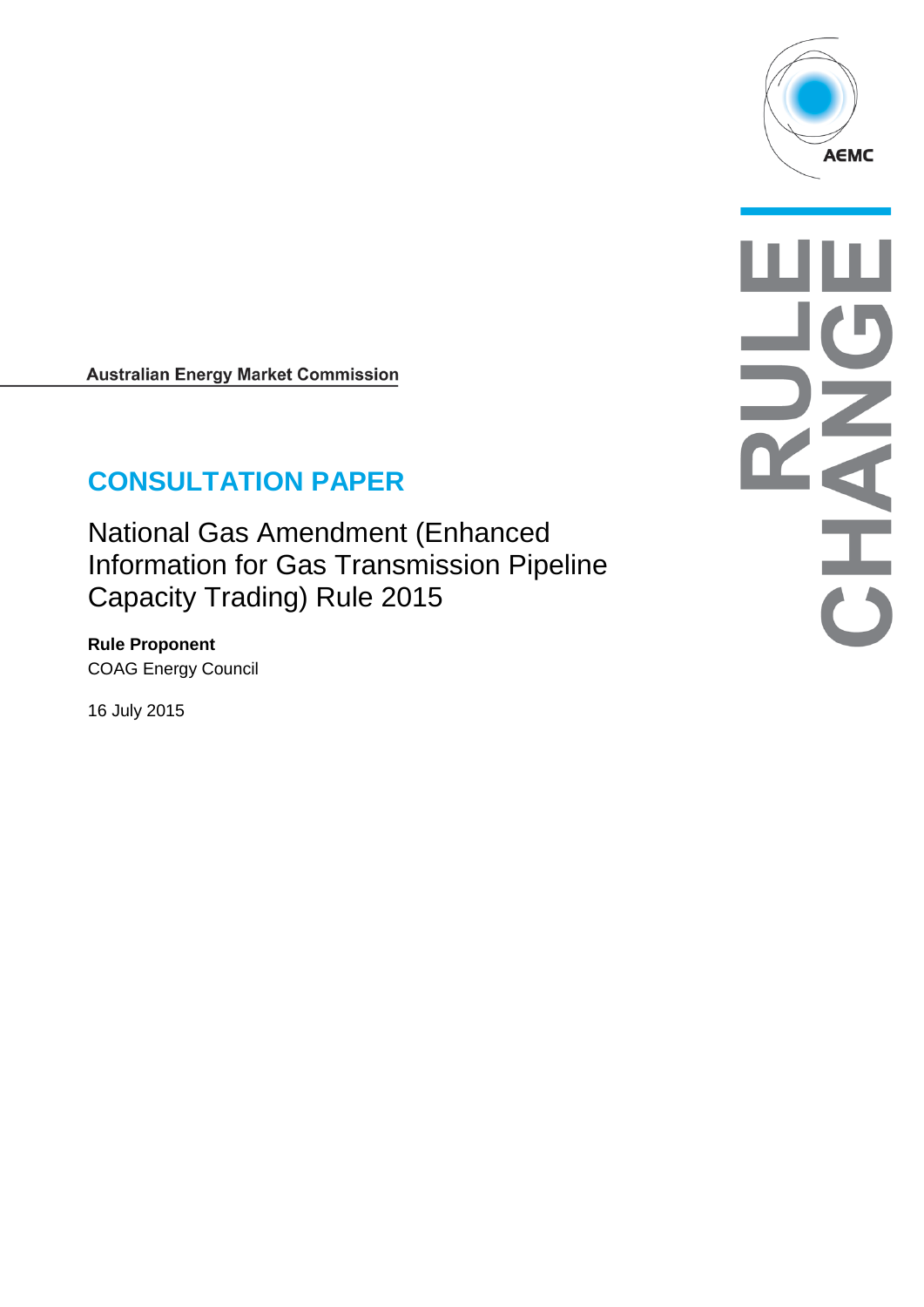#### **Inquiries**

Australian Energy Market Commission PO Box A2449 Sydney South NSW 1235

**E**: aemc@aemc.gov.au **T**: (02) 8296 7800 **F**: (02) 8296 7899

Reference: GRC0033

#### **Citation**

AEMC, *Enhanced Information for Gas Transmission Pipeline Capacity Trading*, Consultation Paper, 16 July 2015, Sydney.

#### **About the AEMC**

The AEMC reports to the Council of Australian Governments (COAG) through the COAG Energy Council. We have two functions. We make and amend the national electricity, gas and energy retail rules and conduct independent reviews for the COAG Energy Council.

This work is copyright. The Copyright Act 1968 permits fair dealing for study, research, news reporting, criticism and review. Selected passages, tables or diagrams may be reproduced for such purposes provided acknowledgement of the source is included.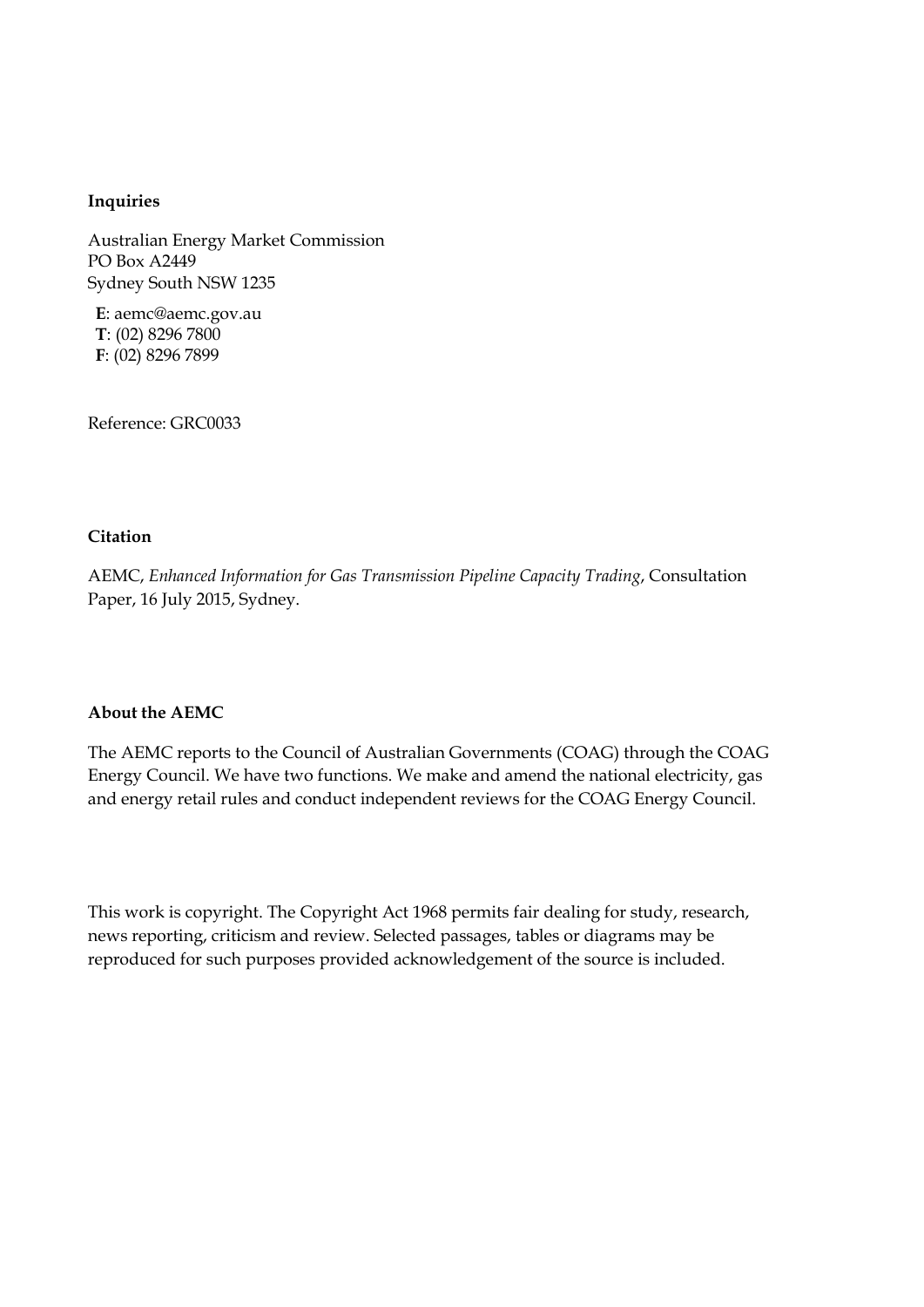# **Contents**

| $\mathbf{1}$   |     |  |
|----------------|-----|--|
| $\overline{2}$ |     |  |
|                | 2.1 |  |
|                | 2.2 |  |
|                | 2.3 |  |
| 3              |     |  |
|                | 3.1 |  |
|                | 3.2 |  |
| 4              |     |  |
| 5              |     |  |
|                | 5.1 |  |
|                | 5.2 |  |
|                | 5.3 |  |
|                | 5.4 |  |
| 6              |     |  |
|                |     |  |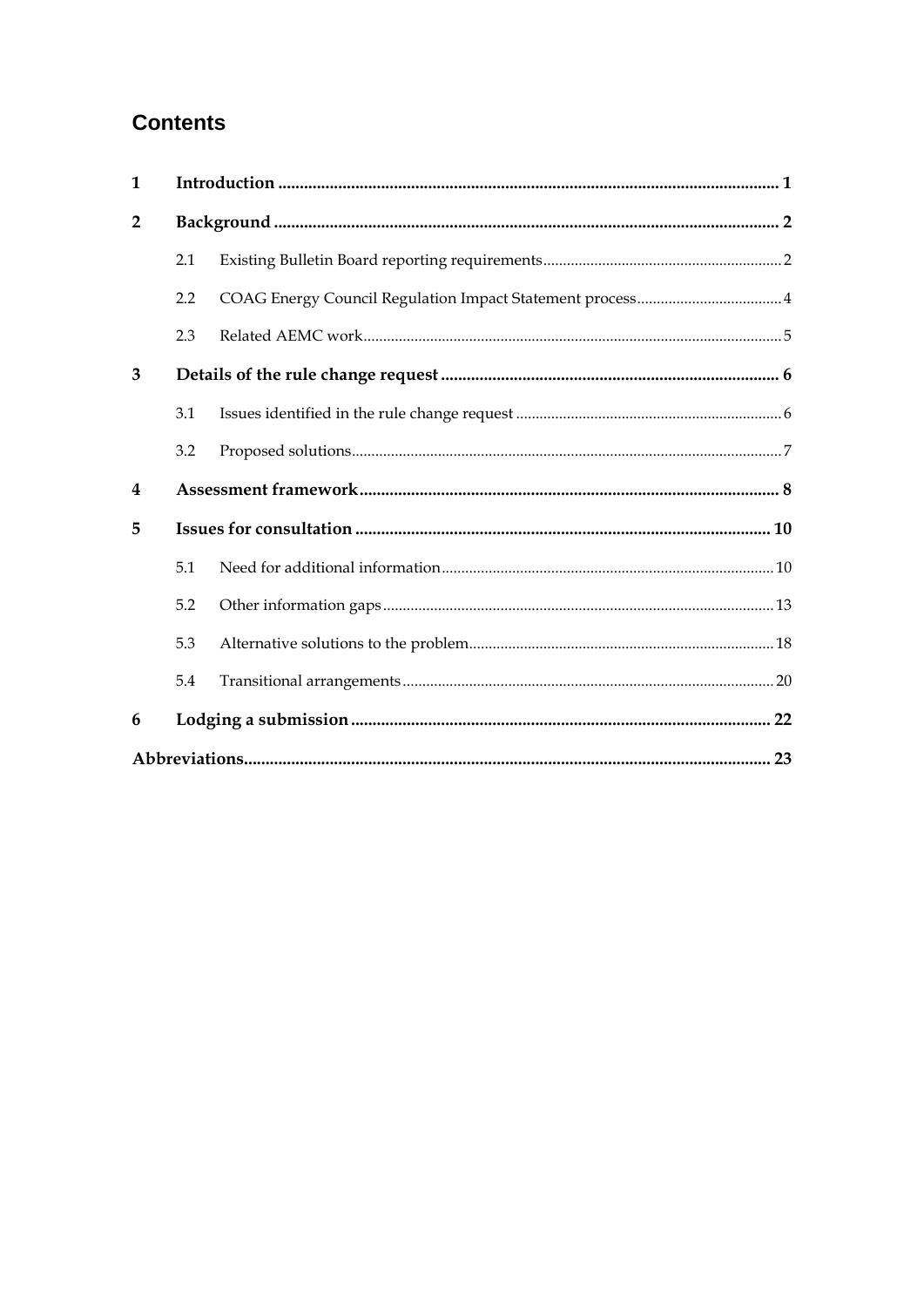### <span id="page-3-0"></span>**1 Introduction**

The COAG Energy Council has proposed changes to the National Gas Rules (NGR) which would increase the amount of information that gas market participants are required to provide to the Australian Energy Market Operator (AEMO) for publication on the National Gas Services Bulletin Board (Bulletin Board or BB).

This consultation paper has been prepared to facilitate public consultation on the rule change proposal and to seek stakeholder submissions on the rule change request.

This paper:

- sets out a summary of, and a background to, the rule change request;
- identifies a number of questions and issues to facilitate the consultation on this rule change request; and
- outlines the process for making submissions.

Submissions on this consultation paper are due by no later than 13 August 2015.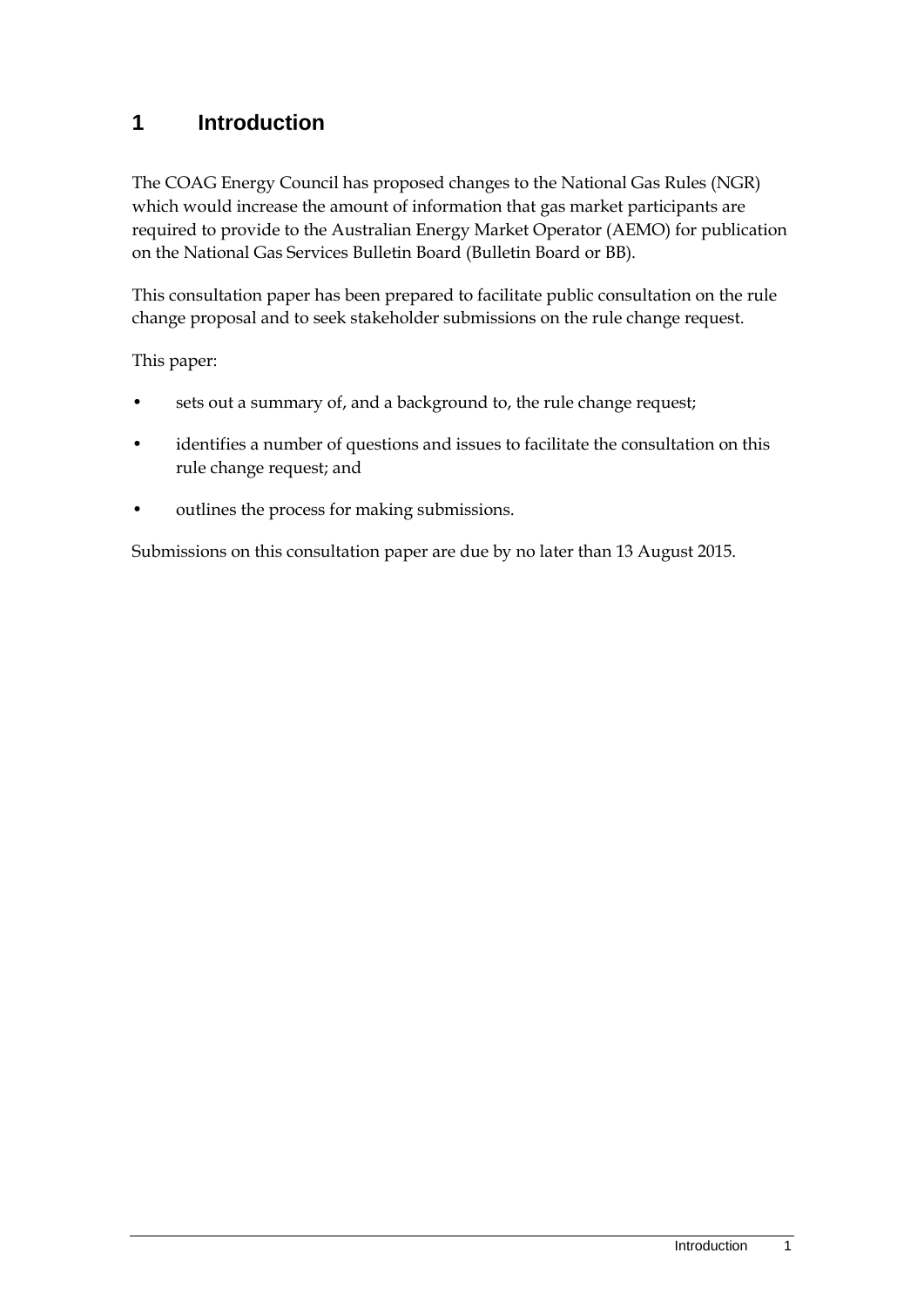### <span id="page-4-0"></span>**2 Background**

This chapter provides:

- an explanation of the existing Bulletin Board reporting requirements;
- a brief overview of the COAG Energy Council process which proceeds this rule change request; and
- a summary of related work currently being undertaken by the Australian Energy Market Commission (AEMC or Commission).

### <span id="page-4-1"></span>**2.1 Existing Bulletin Board reporting requirements**

The Bulletin Board is an information website established in 2008 at the request of the Ministerial Council on Energy (now the COAG Energy Council). Its purpose is to:

- facilitate trade in natural gas and a market for natural gas services (including pipeline capacity) through the provision of gas system and market information; and
- assist in emergency management through the provision of system and market information.[1](#page-4-2)

AEMO operates and maintains the Bulletin Board in accordance with its obligations under the National Gas Law (NGL) and the NGR.<sup>[2](#page-4-3)</sup> Designated BB facilities, which include gas pipelines, storage facilities and production facilities, are required by Division 5 of the NGR (rules 163-175) to provide certain information to AEMO.

#### **Box 2.1 Designation as a BB facility**

The obligations on gas market participants to provide information to AEMO are separate from the economic regulation regime. A transmission pipeline that is unregulated (ie not required to submit an access arrangement to the Australian Energy Regulator) can still be required to provide information to AEMO if it is designated as a BB facility.

Most facilities will be classified as BB facilities unless they are subject to an exemption declaration. There are two ways in which a facility can be classified as a BB facility:[3](#page-4-4)

<span id="page-4-2"></span><sup>1</sup> NGR, rule 142.

<span id="page-4-3"></span><sup>2</sup> Chapter 7 of the NGL and Part 18 of the NGR.

<span id="page-4-4"></span><sup>3</sup> Previously facilities could be classified as a BB facility by being specified as an initial facility in Schedule 2 to the NGR. Schedule 2 to the NGR was deleted as of 16 June 2011 as a result of AEMC rule change GRC0009. It was considered to be redundant owing to there being a more up-to-date list of BB facilities published on the Bulletin Board.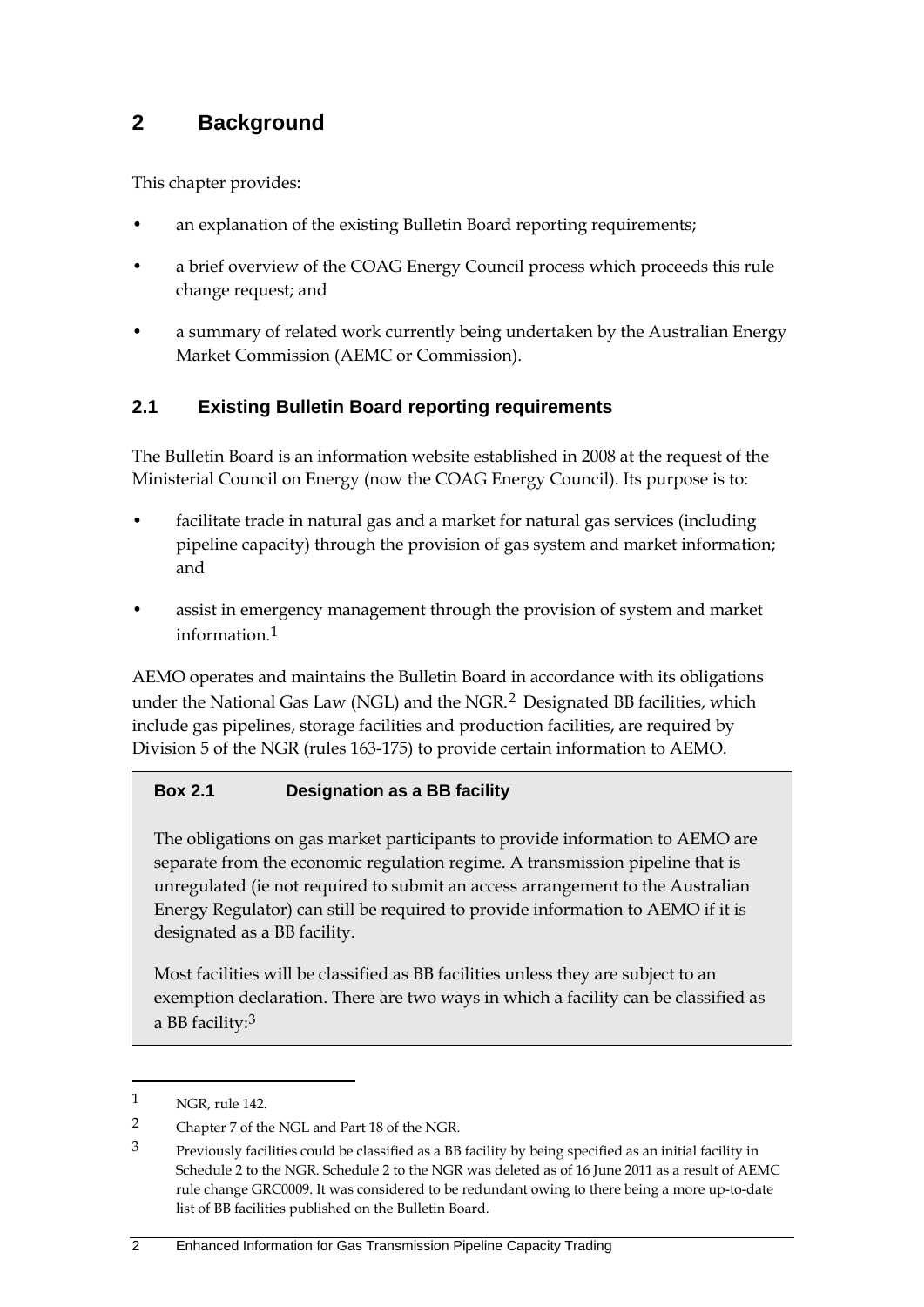- if it commenced operation after the commencement of the NGR on 1 July 2008; or
- if it is declared by AEMO under rule 153 to be a BB pipeline, BB storage facility or BB production facility.

A facility may apply to AEMO for an exemption declaration if its nameplate rating is less than 20 terajoules (TJ) per gas day. The other exemption criteria are:

- Storage facilities if they are solely used as part of a production facility or are not connected to a BB pipeline (rule 150(5)).
- Pipelines if they do not transport gas between production and demand zones; or only deliver gas to an injection point on that pipeline (rule 149(5)).
- Production facilities if gas from the facility will not flow (directly or indirectly) into a BB pipeline (rule 151(7)).

Rule 153 applies when AEMO has reasonable grounds to believe that a transmission pipeline, storage facility or production facility, that is not currently a BB facility or subject to an exemption declaration, does not meet the relevant exemption criteria.

The Bulletin Board information reporting requirements currently differ between BB pipelines, BB storage facilities and BB production facilities. These are set out in Table 2.1.

| <b>Market participant</b> | <b>Information</b>                                                                                                                 | <b>Frequency of information</b><br>provision                          |
|---------------------------|------------------------------------------------------------------------------------------------------------------------------------|-----------------------------------------------------------------------|
| <b>BB</b> pipelines       | Nameplate capacity rating                                                                                                          | Annual, unless capacity changes                                       |
|                           | 7-day capacity outlook                                                                                                             | Daily                                                                 |
|                           | Actual pipeline gas delivery<br>information for each demand and<br>production zone for the previous<br>day                         | Daily                                                                 |
|                           | Aggregated delivery nominations<br>by zone and aggregated forecast<br>deliveries by zone for subsequent<br>gas days (up to 7 days) | Daily, but updated if<br>renominations result in a material<br>change |
|                           | 3-day linepack capacity<br>adequacy outlook flag                                                                                   | Daily                                                                 |
|                           | Medium term capacity outlook                                                                                                       | As issued                                                             |
| BB storage facilities     | Nameplate capacity rating                                                                                                          | Annual, unless capacity changes                                       |

#### **Table 2.1 Information currently provided to AEMO**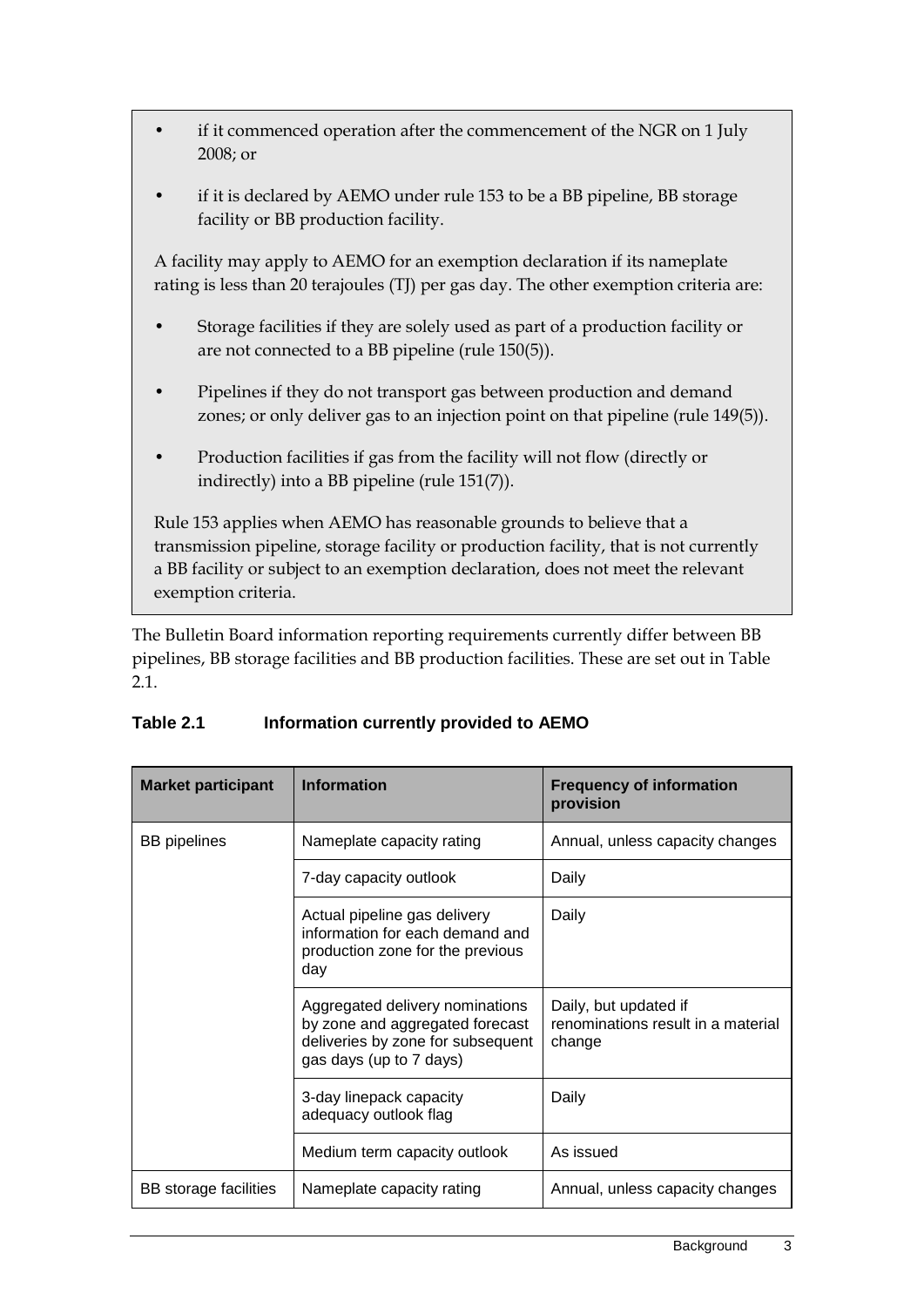| <b>Market participant</b>          | <b>Information</b>                                               | <b>Frequency of information</b><br>provision |
|------------------------------------|------------------------------------------------------------------|----------------------------------------------|
|                                    | Actual net flows out of the<br>storage facility for each gas day | Daily                                        |
|                                    | 7-day capacity outlook                                           | Daily                                        |
|                                    | Medium term capacity outlook                                     | As issued                                    |
| <b>BB</b> production<br>facilities | Nameplate capacity rating                                        | Annual, unless capacity changes              |
|                                    | Actual production data for each<br>gas day                       | Daily                                        |
|                                    | 7-day capacity outlook                                           | Daily                                        |
|                                    | Medium term capacity outlook                                     | As issued                                    |

Note: Medium term capacity outlooks are reported in the form of existing maintenance reports that are created by facility operators and provided to relevant shippers.

Pipeline operators may be eligible to recover, from AEMO, their costs of aggregating and providing information to AEMO in compliance with rules 173 and 196.[4](#page-6-1) There is no mechanism for the recovery of costs associated with providing other types of information to AEMO under rules 163-174.

The costs incurred by AEMO in operating and maintaining the Bulletin Board are recovered from shippers that use BB pipelines. Shippers are liable to pay a fee reflecting the shipper's share of the volume of gas transported during the relevant period.[5](#page-6-2)

### <span id="page-6-0"></span>**2.2 COAG Energy Council Regulation Impact Statement process**

This rule change relates to the COAG Energy Council's Gas Transmission Pipeline Capacity Trading project, which is part of its Energy Market Reform work stream.[6](#page-6-3)

In 2013, COAG Energy Council officials undertook a Regulation Impact Statement process to consider policy options that may facilitate increased trade in gas transmission pipeline capacity in the east coast gas market.

COAG Energy Ministers subsequently endorsed a policy of enhancements to information provision and standardisation of contractual terms and conditions for secondary capacity trading.<sup>[7](#page-7-1)</sup>

<span id="page-6-1"></span><sup>4</sup> Rule 173 relates to the provision of nominated and forecast delivery information. Rule 196 concerns information provided by pipeline operators to AEMO to enable it to calculate each BB shipper's share of estimated Bulletin Board costs for a particular invoice period.

<sup>5</sup> NGR, rule 191.

<span id="page-6-2"></span><sup>6</sup> COAG Energy Council, *Gas Transmission Pipeline Capacity Trading*, website, viewed 6 July 2015, http://www.scer.gov.au/workstreams/energy-market-reform/gas-market-development/gtpct/

<span id="page-6-3"></span><sup>7</sup> Standing Council on Energy and Resources, Meeting Communique, 13 December 2013, p3.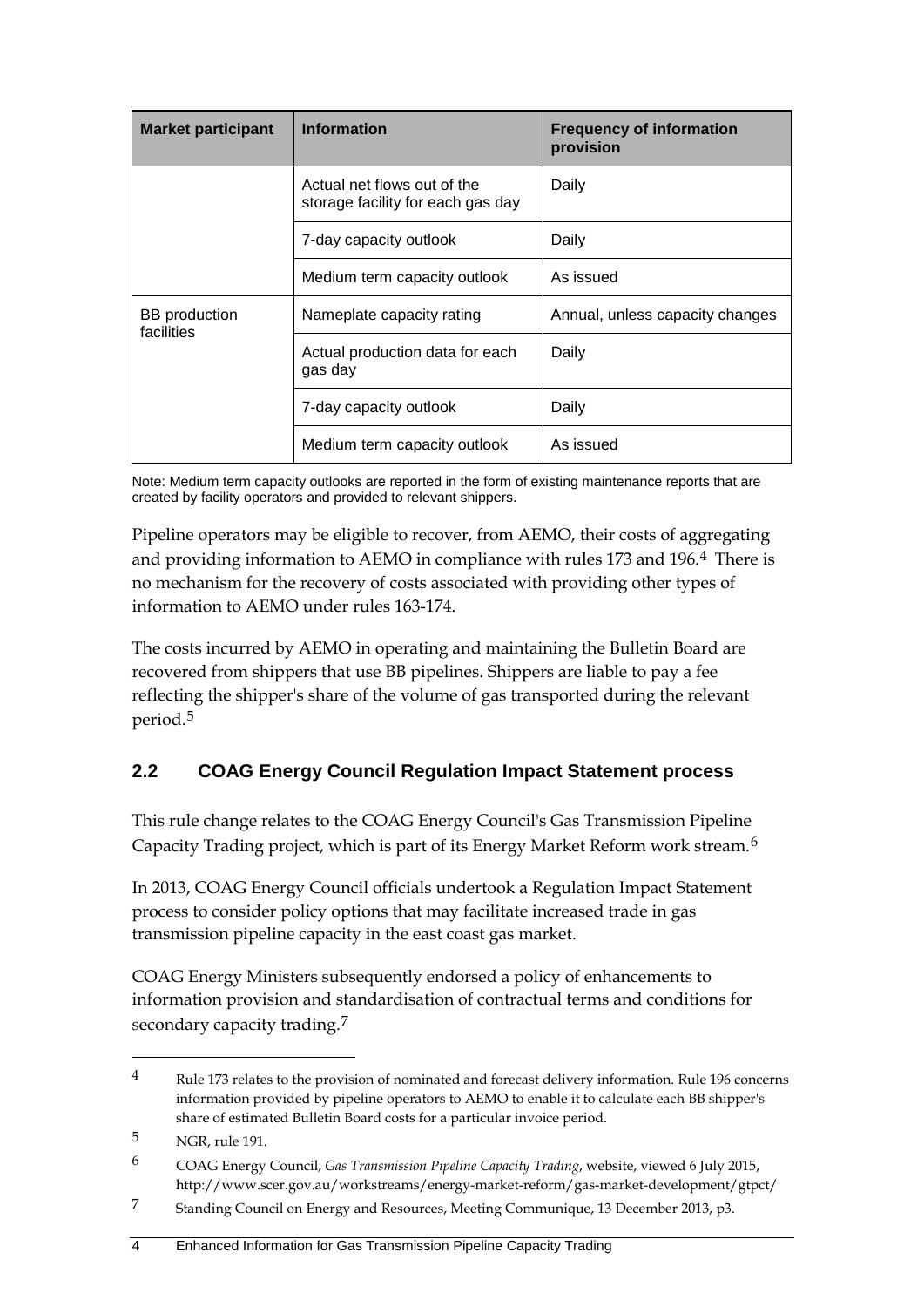These measures are being pursued via this rule change request and work undertaken by AEMO to improve Bulletin Board functionality and develop voluntary standard contractual terms.

### <span id="page-7-0"></span>**2.3 Related AEMC work**

The COAG Energy Council has requested that the AEMC undertake a wide-ranging review of the gas markets and gas transportation arrangements on the Australian east coast (the East Coast Review). The Stage 1 Final Report of the East Coast Review was sent to COAG Energy Ministers on 3 July 2015 and will available from the AEMC's website on 23 July 2015.

The Stage 1 Final Report found that information sources on the eastern Australian gas market are fragmented and somewhat under-developed by international standards. To address this issue the report recommends measures that can be progressed over the short term, including the potential introduction of a wholesale gas price index and assessing the degree to which additional information gaps fall within the scope of this rule change process (see section [5.2\)](#page-15-0).

Further issues have been allocated to Stage 2 of the East Coast Review where they will be the subject of detailed analysis and industry consultation. To the extent possible given the different scopes and time frames, this rule change process will be coordinated with Stage 2 of the East Coast Review. In particular, the following Stage 2 workstreams will be relevant to this rule change process:

- Pipeline capacity trading, which will investigate and consider potential measures to better facilitate pipeline capacity trading.
- <span id="page-7-1"></span>• Information provision and the Bulletin Board, which will undertake a strategic review of gas market information needs and consider further development of the Bulletin Board.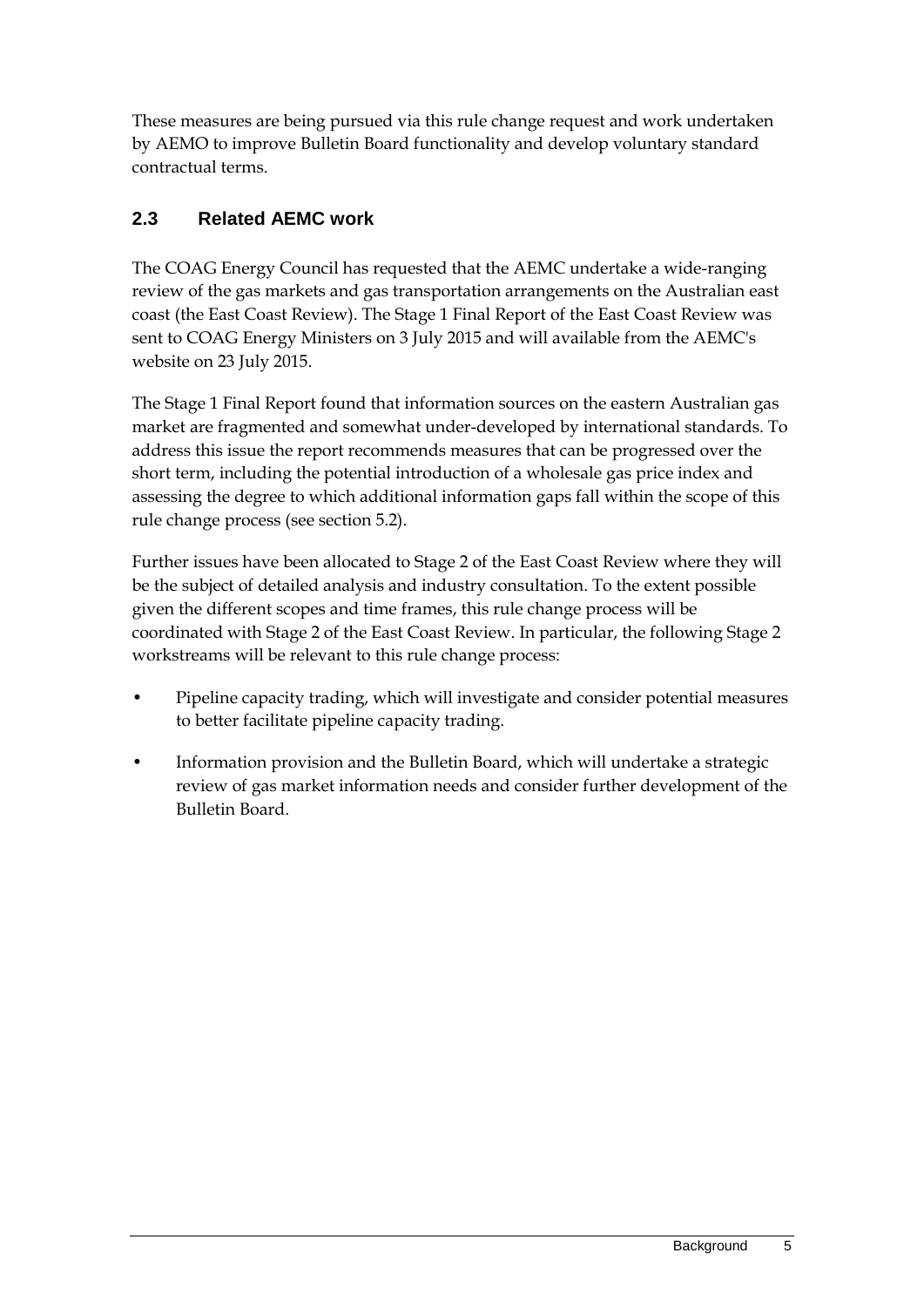# <span id="page-8-0"></span>**3 Details of the rule change request**

This chapter summarises the issues identified and solutions proposed in the rule change request.

#### <span id="page-8-1"></span>**3.1 Issues identified in the rule change request**

The rule change request notes that Australia's east coast gas market is undergoing a period of change due to growth in the coal seam gas sector and the establishment of a liquefied natural gas (LNG) export industry.

In this context, the rule change request identifies a need for additional information to:

- facilitate gas transmission pipeline capacity trade through lower search and transaction costs;
- provide stakeholders with a more complete understanding of gas flows within the east coast market; and
- enable AEMO to more effectively undertake its monitoring and operational functions.

The following specific issues are identified in the rule change request:

- It may be difficult for some market participants to easily determine whether uncontracted primary capacity is available on particular pipelines. Primary capacity is sold by pipeline owners to shippers, a category of market participant which includes gas retailers, industrial users and producers. These transactions have historically underpinned transmission pipeline investment.
- Market participants and interested stakeholders are unable to adequately understand the level of secondary capacity trading. These trades involve primary capacity holders on-selling their capacity to other market participants on a temporary or permanent basis.
- Market participants and interested stakeholders are unable to adequately understand gas flows and market dynamics due to a lack of published receipt data. For example, this impacts on AEMO's ability to monitor Bulletin Board reporting compliance and undertake planning and forecasting activities.
- Reliable pipeline schematics can't be produced due to a lack of sufficiently detailed facility data. These diagrams would enable an understanding of which facilities are connected to particular pipelines.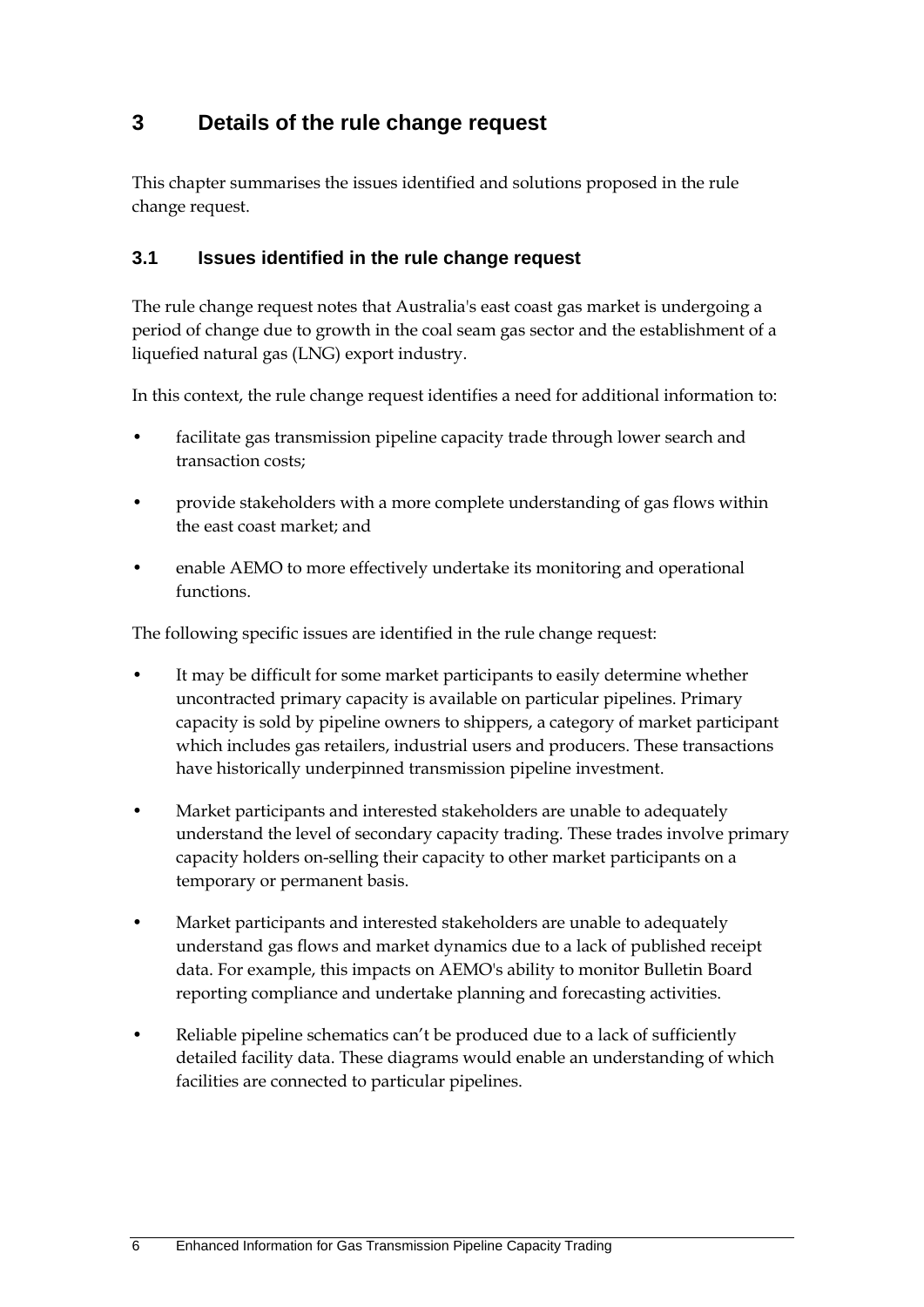### <span id="page-9-0"></span>**3.2 Proposed solutions**

To address the issues identified, the rule change request proposes that BB facility operators be required to provide the following additional information to AEMO for publication on the Bulletin Board:

- **Uncontracted primary capacity.** Pipeline operators would provide a three year (36 months) outlook of uncontracted, primary capacity on BB pipelines. This information would be provided monthly for each month of the 36 month outlook period.
- **Contact details of contracted shippers.** For each BB pipeline, pipeline operators would provide a list of contracted shippers and their contact details, in relative order of their contracted capacities. This information would be provided on a monthly basis.
- **Secondary capacity trading.** Pipeline operators would provide secondary capacity trading information from their trading platforms, reported monthly. The extent of the information required would be specified in the Bulletin Board Procedures.
- **Detailed facility data.** Detailed facility data would be provided for pipeline, storage and production facilities. This would include information on pipeline receipt and delivery points, and the receipt and delivery points at which the facilities are located. The data is to be updated as soon as practicable once information previously provided is identified to be inaccurate.
- **Gas flow data.** Pipeline operators would provide aggregated receipt and delivery point flow data by zone on a day-after basis, which would be published on the Bulletin Board.

The proposed rule also requires pipeline operators to provide disaggregated receipt and delivery point flow data on a monthly basis. In contrast to the information listed above, this disaggregated data would not be published on the Bulletin Board.

The COAG Energy Council's rule change request includes a proposed rule and sets out arguments for mandating the provision of each category of information, as well as the potential benefits and costs.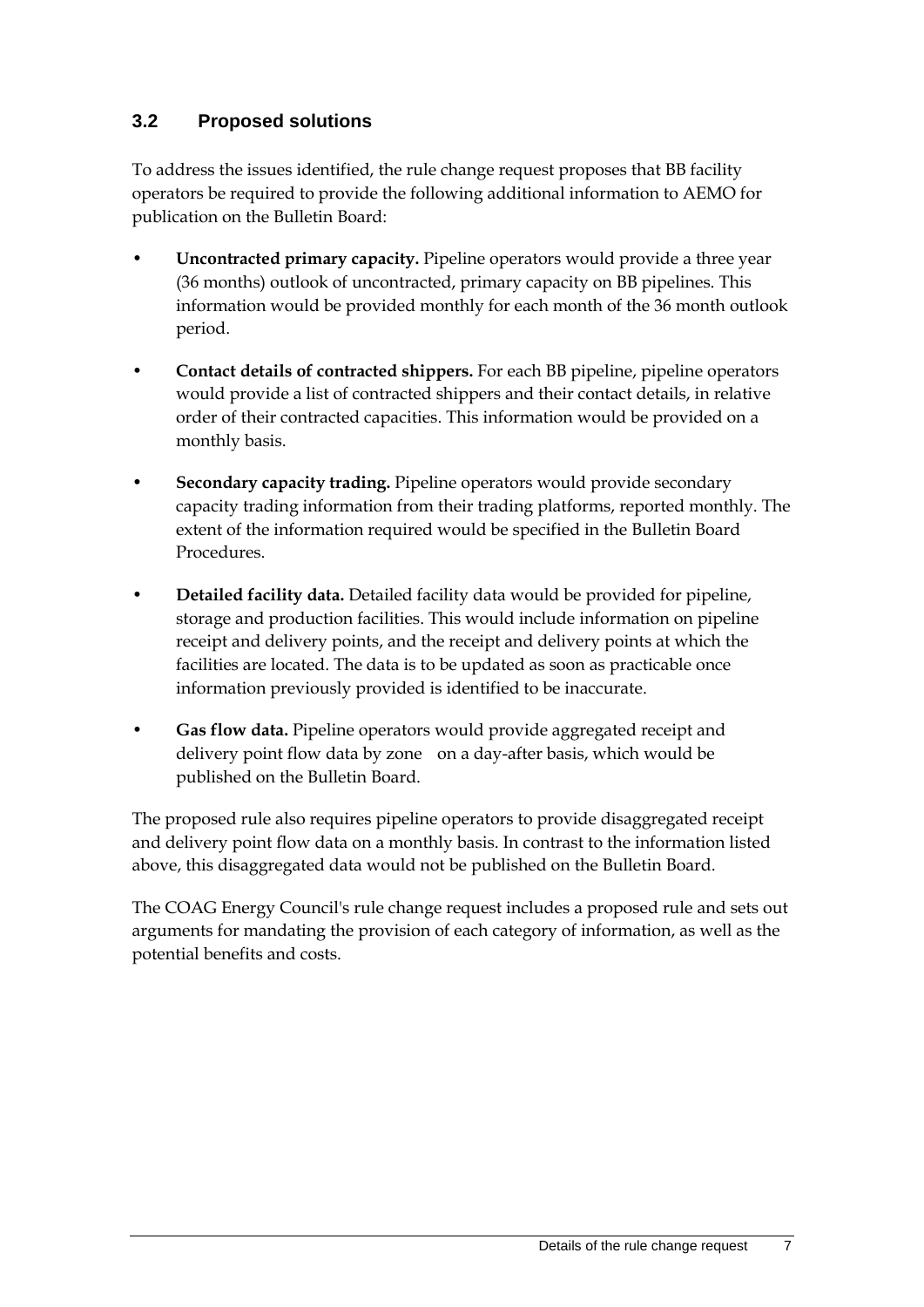# <span id="page-10-0"></span>**4 Assessment framework**

The Commission's assessment of this rule change request must consider whether the proposed rule promotes the national gas objective (NGO):

"to promote efficient investment in, and efficient operation and use of, natural gas services for the long term interests of consumers of natural gas with respect to price, quality, safety, reliability and security of supply of natural gas."[8](#page-10-1)

The objective captures the three dimensions of efficiency: productive (efficient operation), allocative (efficient use of) and dynamic efficiency (efficient investment).<sup>[9](#page-10-2)</sup>

Greater gas market transparency may lead to improved decision making by market participants, policy makers and the market operator. In particular, participants may experience lower search and transaction costs when engaging in transmission pipeline capacity trading.

In a more transparent market, it may also be easier for new participants to enter the market, resulting in improved competition and subsequent benefits for consumers.

Importantly, greater transparency should be for an identified purpose rather than for its own sake.

Based on a preliminary assessment of this rule change request, the most relevant aspects of the NGO, for the purpose of this rule change request, are:

- efficient use and operation of natural gas services with respect to reliability and security of supply;
- efficient operation of natural gas services with respect to price; and
- efficient investment in natural gas services.

To determine whether the proposed rule, if made, is likely to promote the NGO, the following principles may be considered as part of the AEMC's assessment of the rule change request:

• **Potential for better informed decisions and processes.** Participants should have access to a level of information that allows them to make efficient resource allocation decisions (ie should support productive and allocative efficiency).

<span id="page-10-1"></span><sup>8</sup> NGL, s. 23.

<span id="page-10-2"></span><sup>9</sup> Productive efficiency means goods and services should be provided at lowest possible cost to consumers; allocative efficiency means that the price of goods and services should reflect the cost of providing them, and that only those products and services that consumers desire should be provided; dynamic efficiency means arrangements should promote investment and innovation in the production of goods and services so that allocative and productive efficiency can be sustained over time, taking into account changes in technologies and the needs and preferences of consumers.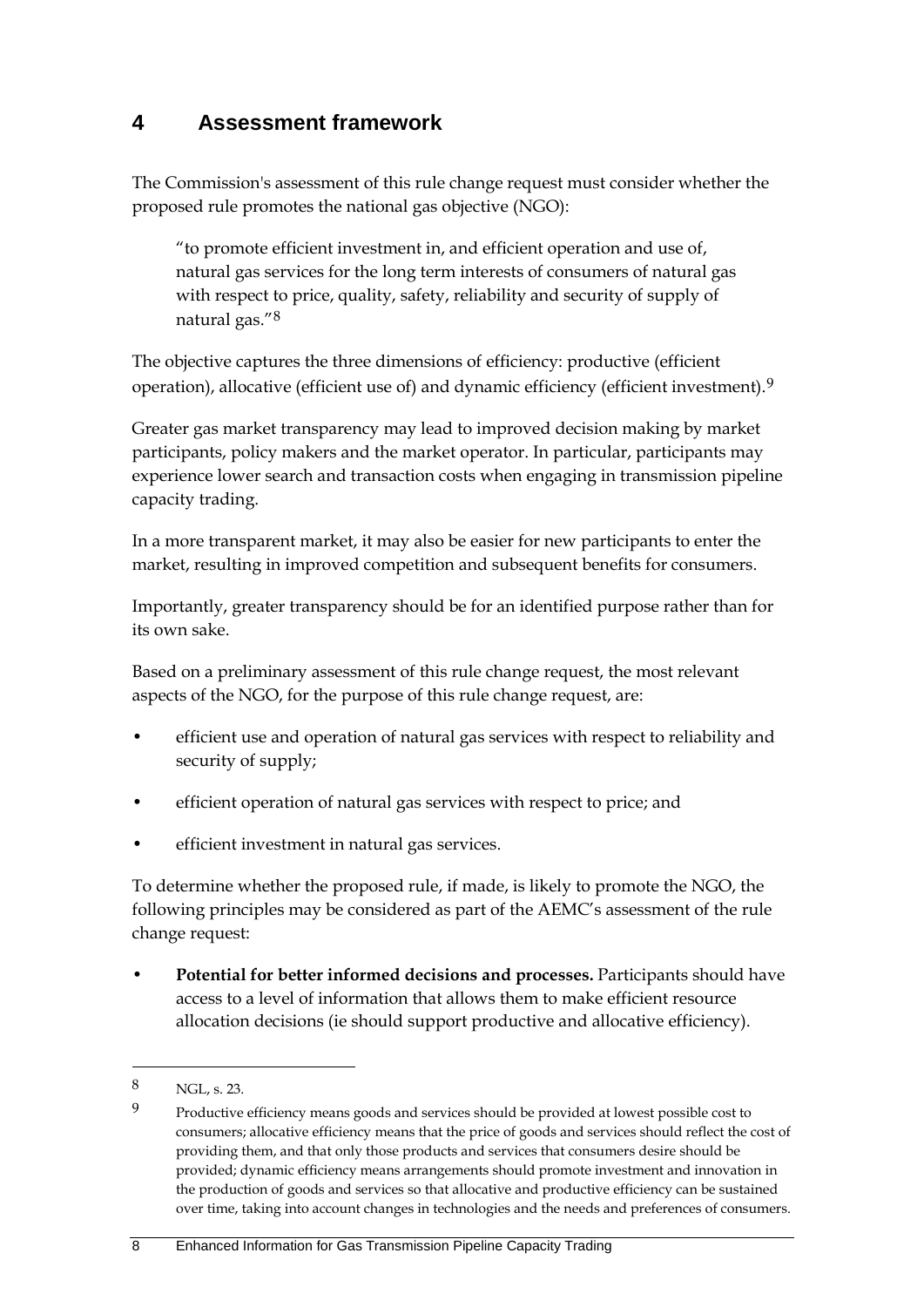Information should be available to all interested stakeholders so as not to create a barrier to entry (ie should support dynamic efficiency).

- **Potential regulatory and administrative burden.** The value provided by more transparent market information over time should outweigh the costs of providing it (ie should support productive efficiency).
- **Balance between information transparency and confidentiality.** In a more dynamic east coast gas market, greater information transparency will likely promote more efficient short term decisions. Greater transparency measures should be considered against the need for some information to be confidential.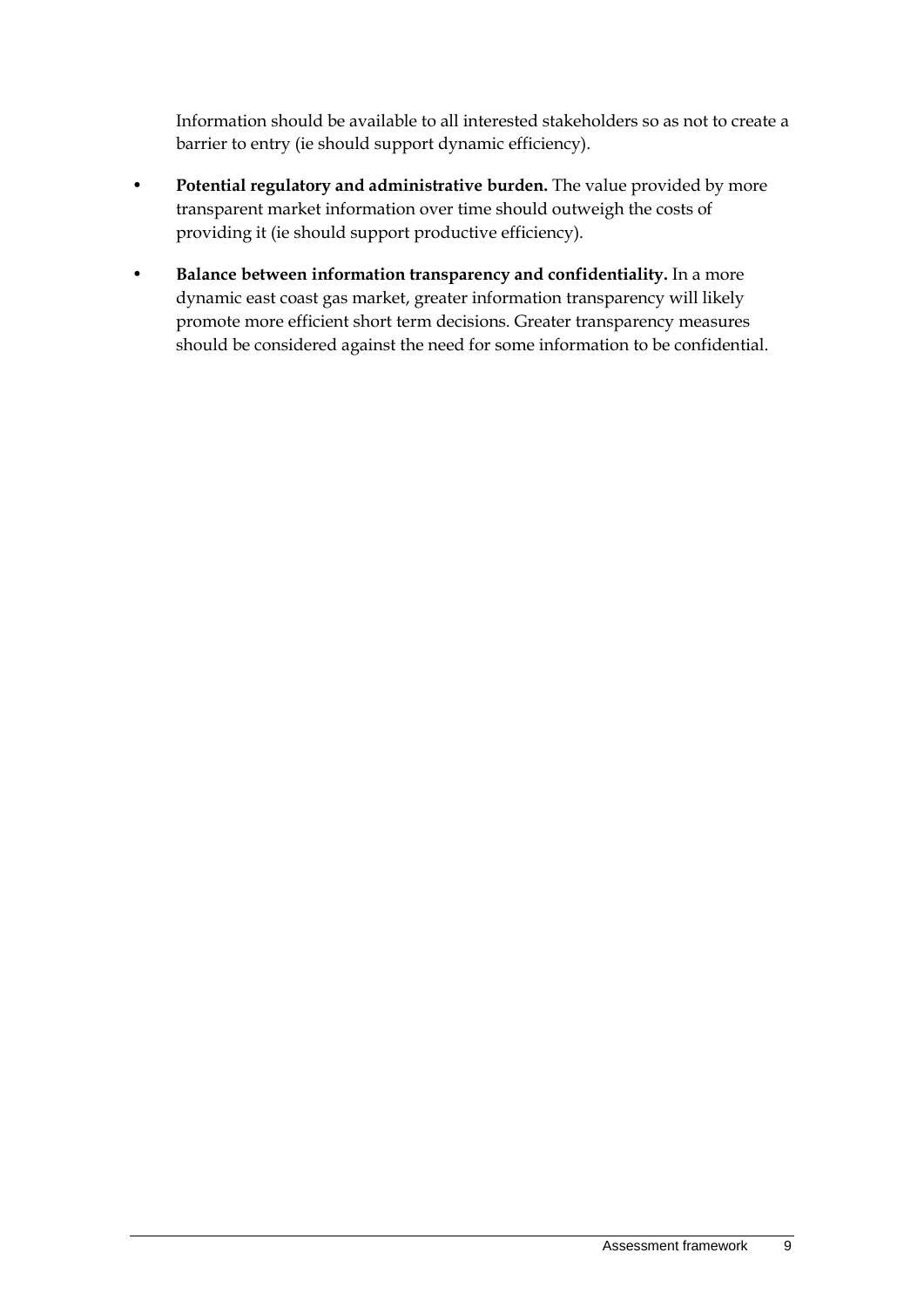# <span id="page-12-0"></span>**5 Issues for consultation**

Issues relevant to this rule change request are outlined below and have been provided for guidance. Stakeholders are encouraged to comment on these issues as well as any other aspect of the rule change request or this paper, including the proposed assessment framework.

The Commission acknowledges that stakeholders may have already responded to these issues during consultations undertaken by the COAG Energy Council and the AEMC. In such instances, stakeholders are encouraged to refer the AEMC to their earlier comments, to the extent that they are still current and address the specific issues raised in this chapter.

### <span id="page-12-1"></span>**5.1 Need for additional information**

The Standing Council on Energy and Resources, now the COAG Energy Council, noted in the Regulation Impact Statement preceding this rule change request that secondary capacity trading can improve short run efficiencies and contribute to longer term market development.<sup>[10](#page-12-2)</sup> They note that secondary capacity trading can improve efficiency by allocating capacity to shippers that value it most highly, improving the utilisation of the network, reducing barriers to entry, and providing signals on the need for infrastructure investment.

The proposed rule's primary aim is to increase pipeline capacity trade, focussing on secondary trade. The rule change request identifies information barriers that may be limiting pipeline capacity trading. It proposes addressing these by giving current and potential market participants access to additional information that may reduce search and transaction costs (eg contracting and negotiation costs).

The Commission is interested in stakeholders' views on the current and potential future demand for secondary pipeline capacity trading, barriers to this trade and solutions to address these barriers. The Commission will consider evidence gathered through COAG Energy Council consultations and the AEMC's East Coast Review as well as any additional information provided.

The AEMC will also consider whether the value of additional information outweighs the cost of providing it. The AEMC will need to take account of current estimates and how benefits and costs may evolve as the market develops.

The rule change request acknowledges that the proposed rule will impose costs on BB facility operators and AEMO. During the COAG Energy Council Regulation Impact Statement process, the Commonwealth engaged NERA Economic Consulting to

<span id="page-12-2"></span><sup>10</sup> Standing Council on Energy and Resources (SCER), *Regulation Impact Statement: Gas Transmission Pipeline Capacity Trading*, decision paper, 2 December 2013.

<sup>10</sup> Enhanced Information for Gas Transmission Pipeline Capacity Trading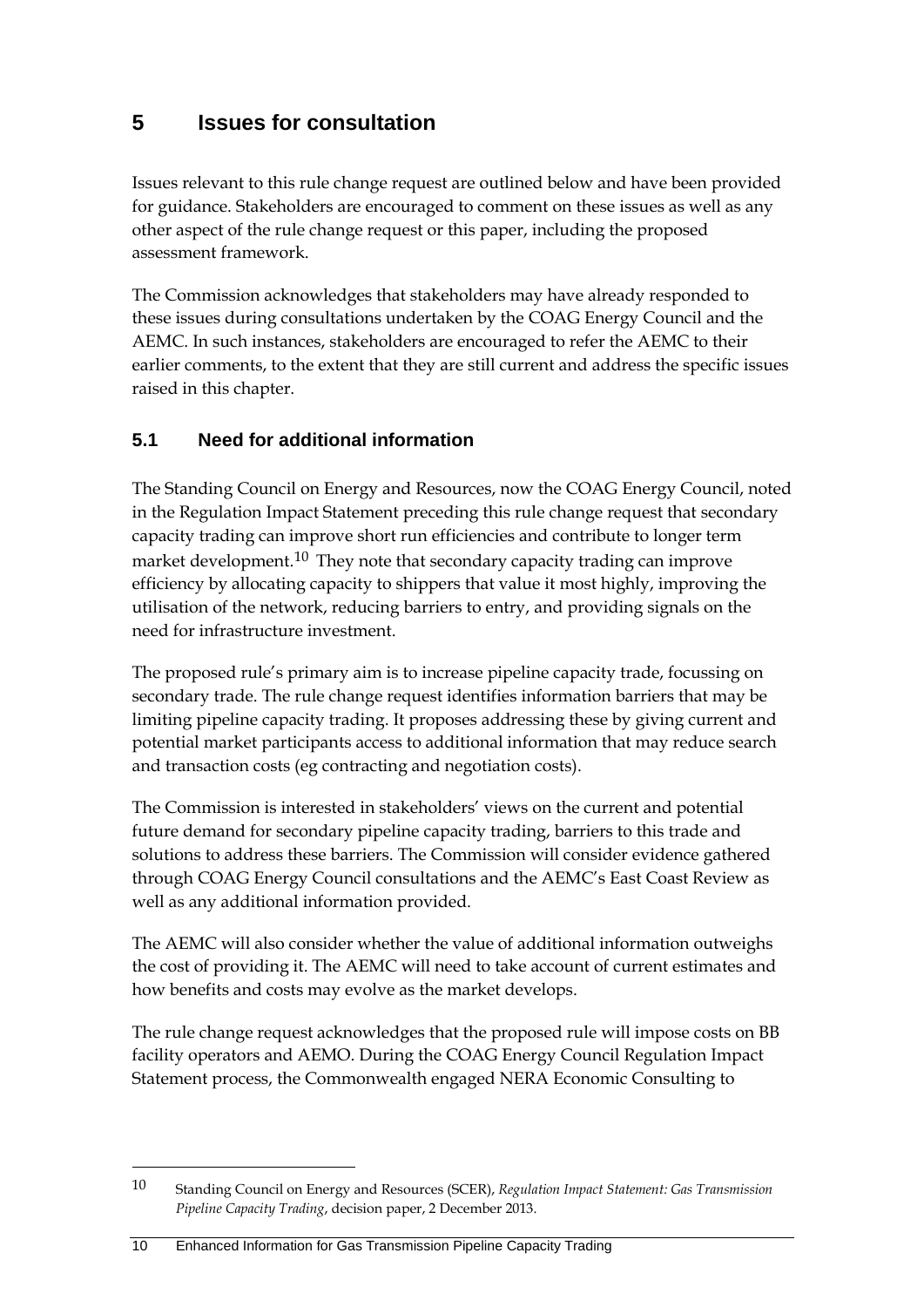undertake a cost-benefit analysis of the policy options under consideration.<sup>[11](#page-13-0)</sup> Option 2 in the cost-benefit analysis is similar to the proposed rule.[12](#page-13-1)

NERA relied upon anecdotal evidence from its discussions with stakeholders to measure potential costs and benefits due to a lack of publicly available information.

NERA found that:

- Option 2 would likely only result in very small increases in capacity traded, and potentially no increase.
- For this reason, it is unlikely that the implementation of Option 2 would impact on retail gas prices.

Importantly, NERA did not attempt to quantify the potential benefits arising through improved decisions by market participants and potentially lower barriers to entering the market. The Commission considers these to be important factors in assessing whether the proposed rule is consistent with the NGO.

#### **Issue 1 Barriers to secondary capacity trading**

- **1. Is there currently unmet demand for secondary pipeline capacity? If not, under what circumstances and over what time frame could there be increased demand?**
- **2. In your experience, to what extent are search and transaction costs a barrier to secondary capacity trading? Would the information proposed in the rule change request reduce these costs?**
- **3. What costs would be incurred in providing the additional information proposed in the rule change request and this consultation paper?**

The proposed rule also aims to achieve other benefits through the provision of information, beyond facilitating capacity trading. The proposed rule aims to: $^{13}$  $^{13}$  $^{13}$ 

- assist market participants with managing risks;
- enable AEMO to effectively manage the operation of facilitated wholesale gas markets and inform its planning and forecasting processes; and
- facilitate policy makers' decision making.

<span id="page-13-0"></span><sup>11</sup> NERA, 2013, *Analysis of Policy Options to Facilitate Enhanced Gas Transmission Capacity Trading*, 11 November 2013.

<span id="page-13-1"></span><sup>12</sup> Rule change request, p17. Option 2 included an upgrade to the Bulletin Board and development of standard contractual terms and conditions, both of which have now been completed, as well as the provision of real-time flow data, which is not included in the proposed rule.

<span id="page-13-2"></span><sup>13</sup> Rule change request, pp5-6.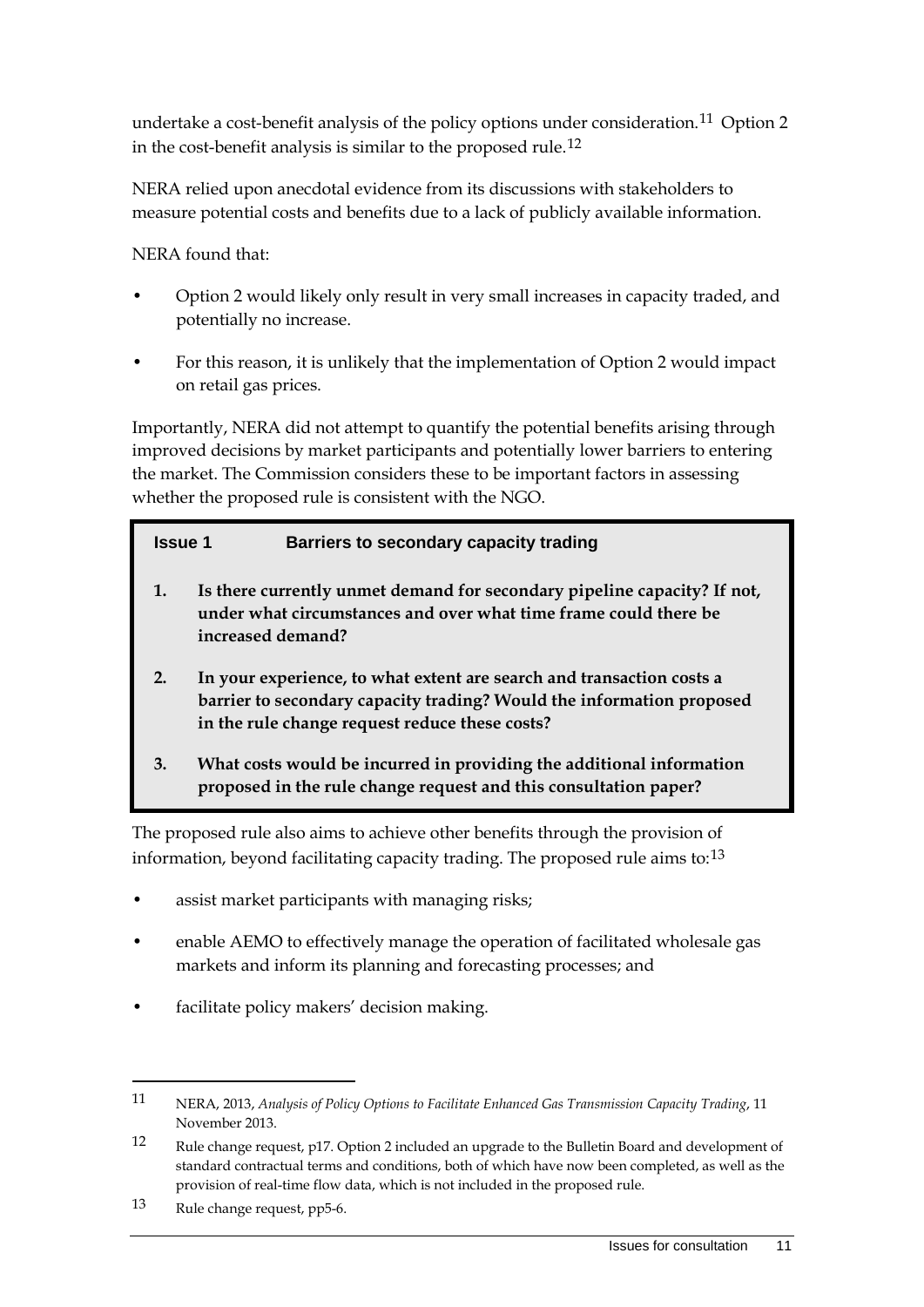Market participants and policy makers may be able to make more informed decisions (including risk management decisions) based on the additional information proposed in the rule change request.

In relation to the second dot point, the proposed rule introduces a new Bulletin Board monitoring and compliance function for AEMO (proposed rule 174A). AEMO's Bulletin Board compliance role arises from NGR rule 146, whereby AEMO must notify the Australian Energy Regulator of any breaches, or possible breaches, of Part 18 of the NGR.

The proposed new function would see AEMO monitoring and reviewing the capacity of a BB transmission pipeline and the trends in demand for gas into and out of that system. In order for AEMO to fulfil this function, pipeline operators would be required to provide AEMO with disaggregated flow data by receipt and delivery point for each gas day.[14](#page-14-0) This information is confidential information and will not be published by AEMO on the Bulletin Board.

Subrule (9) of proposed rule 174A states that AEMO is only authorised to use the disaggregated flow data for the purpose of its Bulletin Board monitoring and compliance function. This would preclude AEMO from using this data for its forecasting and planning activities.

The Commission is seeking stakeholders' views on these other potential benefits.

|    | Other benefits from additional information<br><b>Issue 2</b>                                                                                                                                     |
|----|--------------------------------------------------------------------------------------------------------------------------------------------------------------------------------------------------|
| 4. | What other benefits will the proposed additional information provide to<br>market participants and stakeholders?                                                                                 |
| 5. | Is the new role proposed for AEMO an appropriate mechanism for<br>monitoring compliance with Bulletin Board registration and reporting<br>requirements? Is proposed subrule (9) too prohibitive? |

A key determinant of how useful the proposed data could be to market participants is the granularity of the data. This refers to reporting frequency, data resolution and outlook periods. For the existing Bulletin Board reporting requirements, these are specified in either the NGR or the Bulletin Board Procedures.

The proposed rule specifies varying levels of granularity. This was decided upon by COAG Energy Council officials following consultation with stakeholders. The granularity of the proposed rule is summarised in Table 5.1. Further details, such as the time, manner and form for providing AEMO with information, will be specified in the

<span id="page-14-0"></span><sup>14</sup> This is compatible with section 233(4) of the NGL, which requires that "AEMO must make available for the operation of the Bulletin Board information about natural gas services that it acquires in its capacity as operator or administrator of a regulated gas market" As AEMO would receive the information in its capacity of monitoring compliance with Bulletin Board registration and reporting requirements, it would not be obliged under the NGL to publish this information.

<sup>12</sup> Enhanced Information for Gas Transmission Pipeline Capacity Trading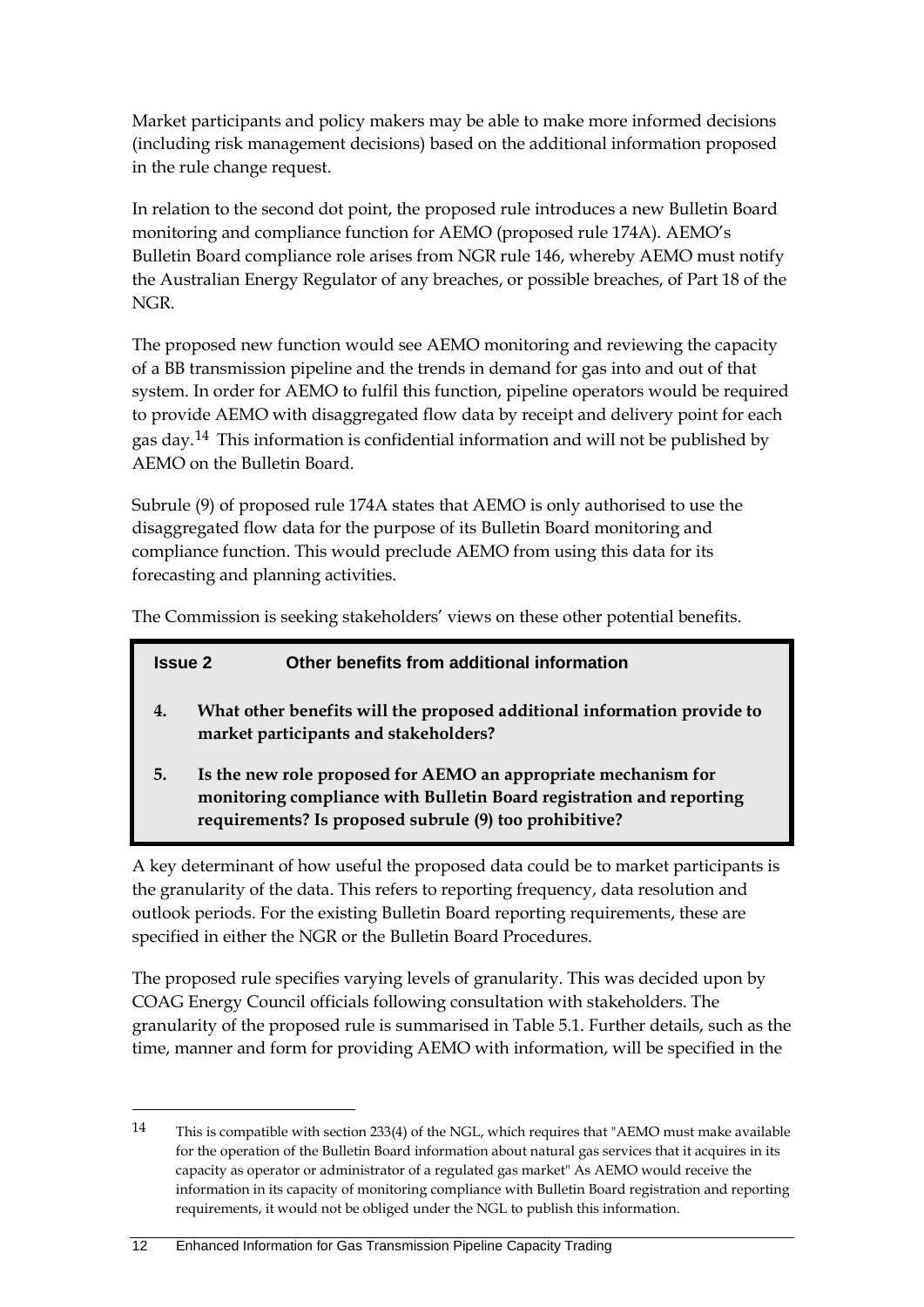Bulletin Board Procedures. AEMO will undertake its own consultation on these details if new procedures are required.

#### **Table 5.1 Granularity of proposed data**

| <b>Information type</b>                                                   | <b>Reporting frequency</b>                                                                           | Data resolution                                       |
|---------------------------------------------------------------------------|------------------------------------------------------------------------------------------------------|-------------------------------------------------------|
| Uncontracted primary<br>capacity outlook - 36 months                      | Monthly                                                                                              | For each month                                        |
| Contact details of contracted<br>shippers                                 | Monthly                                                                                              | For each shipper                                      |
| Secondary capacity trading                                                | Weekly                                                                                               | For each pipeline                                     |
| Detailed facility data                                                    | As soon as practicable once<br>information previously<br>provided is identified to be<br>inaccurate. | For each facility                                     |
| Gas flow data $-$ aggregated                                              | Daily                                                                                                | For each zone                                         |
| Gas flow data -<br>disaggregated (but not<br>published on Bulletin Board) | Monthly                                                                                              | For each day, for each<br>receipt and delivery point. |

Note: Under rule 174, pipeline operators may provide aggregated flow data updates at any time. It is anticipated that this would occur if there were substantive changes to the data.

#### **Issue 3 Granularity of proposed data**

- **6. Is the proposed granularity sufficient to address the issues raised by the rule change request and summarised in section [3.1](#page-8-1) of this paper?**
- **7. Do you have any concerns regarding the data resolution, reporting frequency and outlook periods? Does the proposed rule contain a sufficient level of detail on data granularity?**

#### <span id="page-15-0"></span>**5.2 Other information gaps**

Under section 296 of the NGL, the AEMC may make a rule that is different from a proposed rule if it is satisfied that, having regard to the issues raised by the rule change request, the more preferable rule will or is likely to better meet the NGO than the proposed rule.

During Stage 1 of the East Coast Review, the AEMC considered other information gaps that may inhibit the efficient operation of gas markets. The AEMC also identified additional information that may address the information gaps highlighted in this rule change request. Since the provision of this information may address some of the issues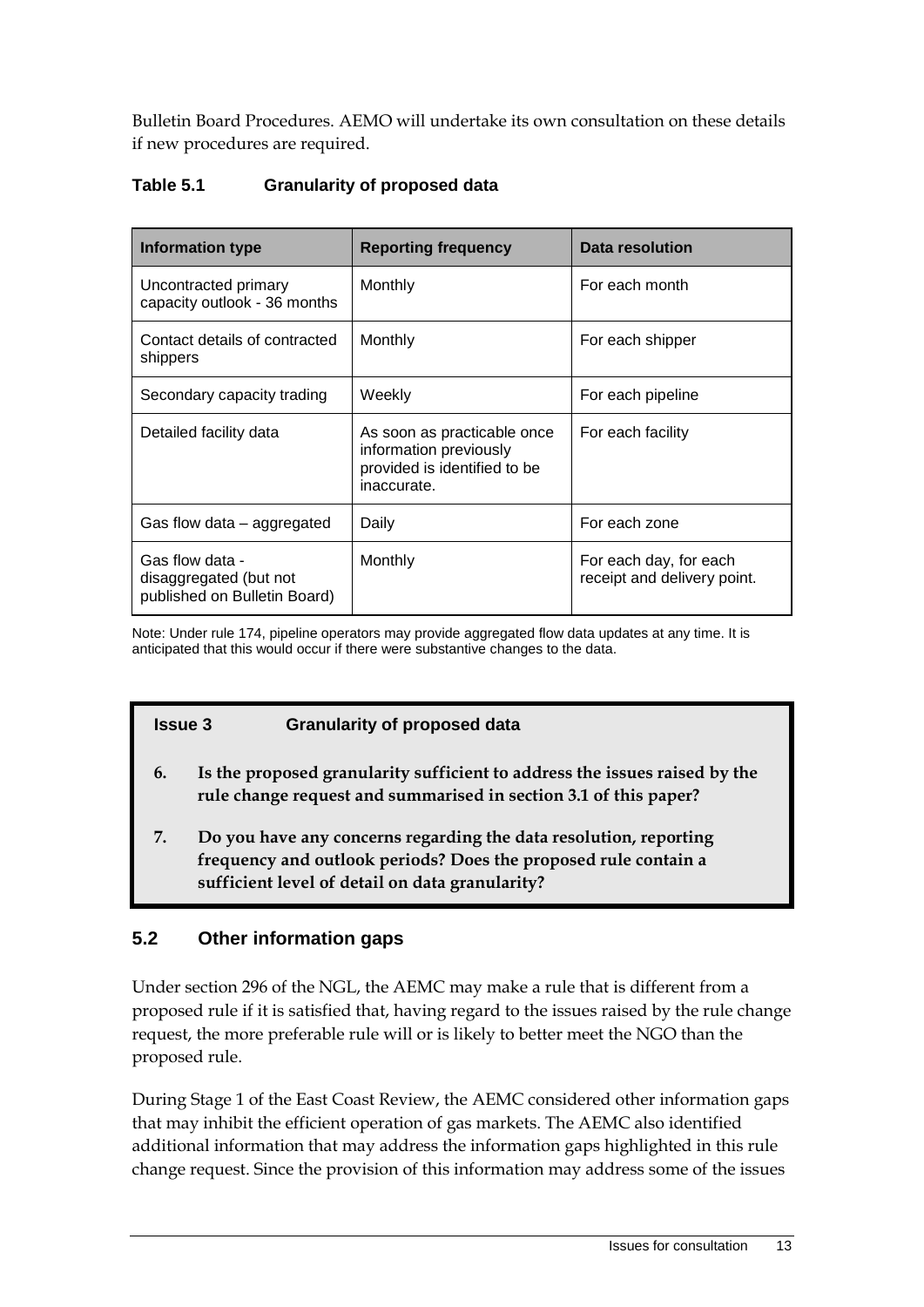raised in this rule change request, it will be considered by the AEMC as part of this rule change.

The AEMC is seeking stakeholders' views on the potential provision of four additional categories of information to AEMO for publication on the Bulletin Board. These relate to storage facilities, the medium term capacity outlook, linepack and supply nominations for production facilities.

In assessing other information gaps and their potential solutions, the AEMC considered information that:

- has been raised by stakeholders in earlier consultations by the COAG Energy Council and AEMC;
- is published on other gas bulletin boards, including those of the Western Australian Independent Market Operator and National Grid, the operator of the gas transmission system in the United Kingdom; or
- may otherwise address information gaps in the Australian east coast market.

The Western Australian Gas Bulletin Board is a particularly relevant comparison as its development has been informed by the experience of the east coast Bulletin Board. The additional information provided for the Western Australian gas market has been noted by COAG Energy Council officials.[15](#page-16-0) This includes large user information, detailed facility data, nominated and forecast flow data by delivery and receipt points and medium term capacity outlook.

The four additional categories of information identified by the AEMC as potential solutions to the issues of information gaps raised in the rule change request are described in the following sub-sections. These initial questions apply to all of the additional categories.

| <b>Issue 4</b> | Other information gaps                                                                                                   |
|----------------|--------------------------------------------------------------------------------------------------------------------------|
| 8.             | To what extent would these additional categories of information address<br>the issues raised in the rule change request? |
| 9.             | How would these categories of information be useful to you if they were<br>be published on the Bulletin Board?           |
| 10.            | What costs are involved with reporting these additional categories of<br>information?                                    |
| 11.            | Do you have confidentiality concerns or consider there are other risks<br>associated with publishing this data?          |
|                |                                                                                                                          |

<span id="page-16-0"></span><sup>15</sup> COAG Energy Council Officials, 2014, *Enhanced Pipeline Capacity Information*, consultation paper, June 2014, p9.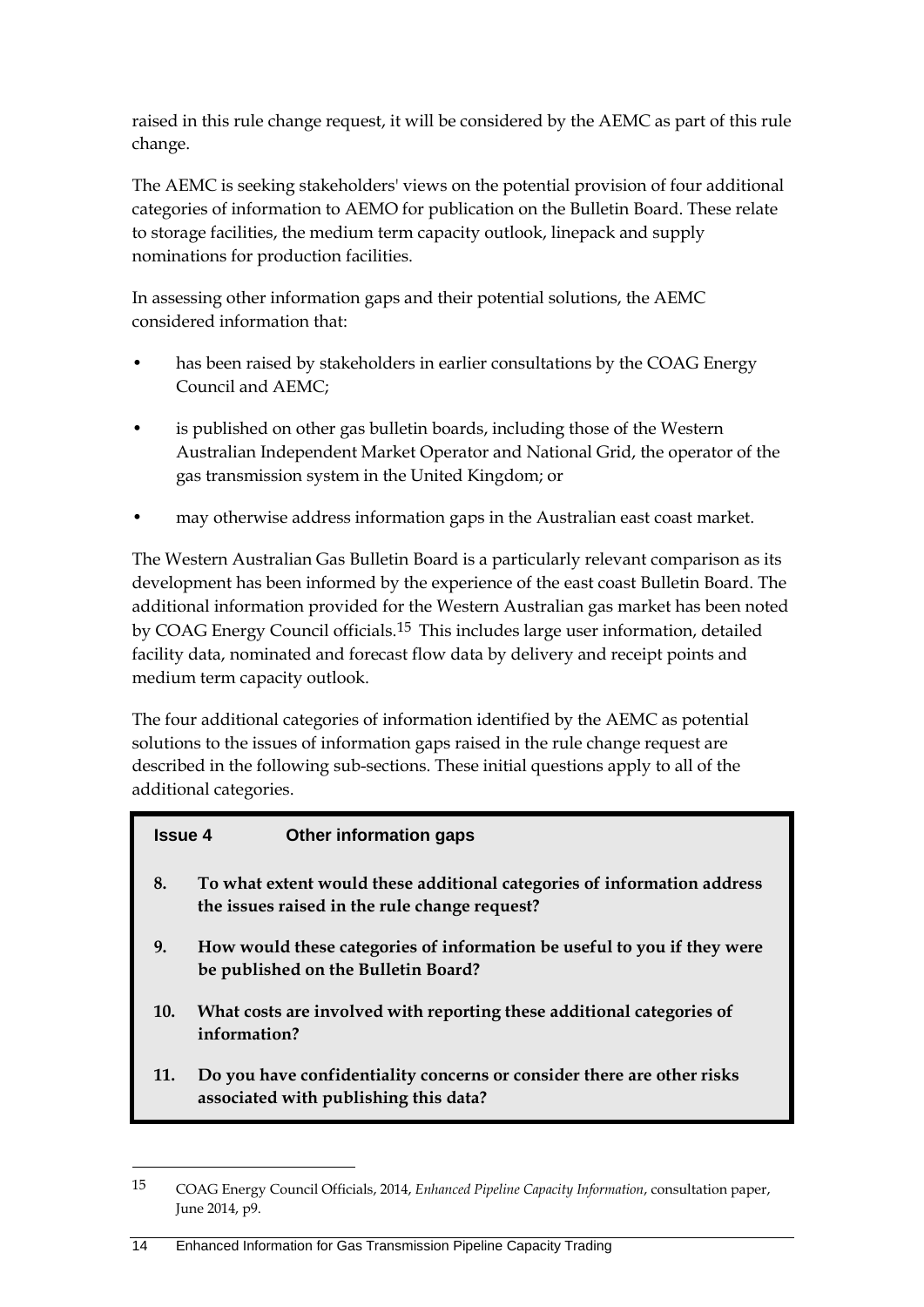**12. Having regard to the scope of the AEMC's more preferable rule making power, are there any other information gaps or potential solutions that should be considering during this rule change process?**

#### **5.2.1 Storage facilities**

BB storage facilities are currently required to provide nameplate rating information,  $16$ a seven day capacity outlook reported daily, medium term capacity outlook and actual daily storage production data.<sup>[17](#page-17-1)</sup> A storage facility may be exempt from being a BB storage facility and the obligation to report this information to AEMO if its production nameplate rating is less than 20 TJ per gas day, it is used solely as part of a production facility or it is not connected to a BB pipeline.<sup>[18](#page-17-2)</sup>

Storage facilities can impact on pipeline gas flows through the injection and withdrawal of gas. There is currently insufficient publically available information to understand the dynamic operation of these facilities and the potential impact these facilities may have on the system in the short term.

More dynamic information on the operation of storage facilities may improve the ability of stakeholders to identify opportunities to procure storage services and make better informed trading decisions on the facilitated markets. This could contribute to more efficient risk management and portfolio decisions.

The Commission is seeking stakeholder's views on the potential provision of the following information by BB storage facilities:

- Actual volume of gas held in the storage facility for each gas day, provided daily.
- Aggregated injections and withdrawals nominations for the current gas day and seven day forecast, provided daily.
- 12 month outlook of uncontracted capacity, reported monthly.
- More detailed medium term capacity outlook (see section 5.2.2).

The Commission is also seeking stakeholders' views on a potential change to the exemption criteria for storage facilities, whereby all storage facilities connected to a BB pipeline would be deemed to be a BB facility even if they are used solely as part of a production facility. This change would require storage facilities that are used solely as part of a production facility to provide the same information as other BB storage facilities.

<span id="page-17-0"></span><sup>16</sup> NGR, rule 167. A BB storage provider must provide AEMO with the production nameplate rating, refill nameplate rating and storage nameplate rating of each BB storage facility that it operates.

<span id="page-17-1"></span><sup>17</sup> NGR, rules 167-169.

<span id="page-17-2"></span><sup>18</sup> NGR, rule 150.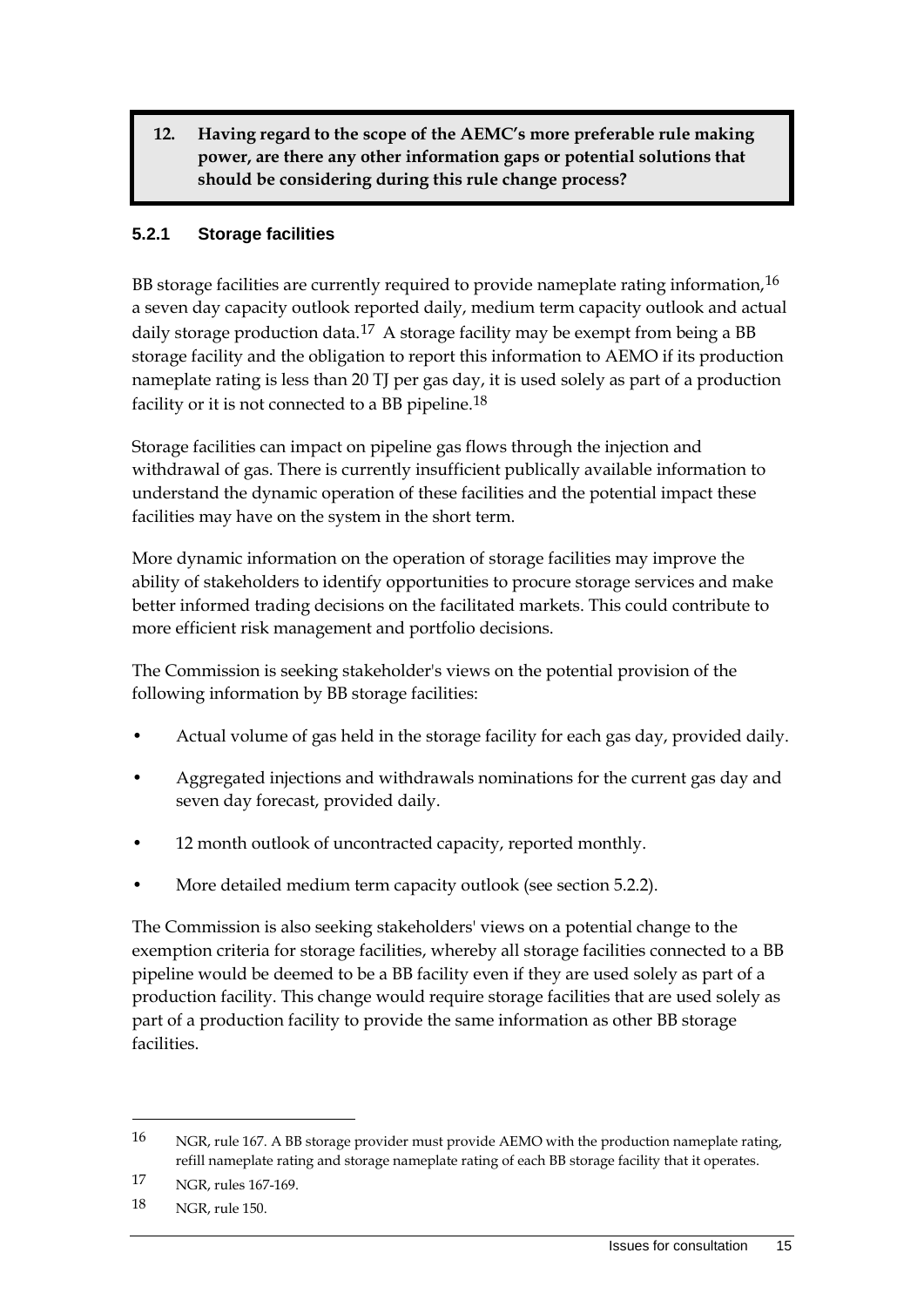#### **Issue 5 Storage facilities**

- **13. How would more additional information on storage facilities be useful to you?**
- **14. Would reporting by storage facilities that are currently covered by the exemption criteria result in the provision of useful information?**

#### **5.2.2 Medium term capacity outlook**

Since 8 January 2015, BB facilities have been required to provide AEMO with a medium term capacity outlook. This captures information that facility operators provide to relevant BB shippers about matters expected to affect the capacity of the facility beyond the seven day short term outlook.<sup>[19](#page-18-0)</sup> This requirement was introduced following a rule change submitted by AEMO and which was made by the AEMC in the first half of 2014.[20](#page-18-1)

Currently this information is provided by email to AEMO when facility operators send maintenance reports to relevant shippers. This arrangement requires AEMO to format large volumes of email correspondence so that the reports can be uploaded to the Bulletin Board. As a result of using the maintenance reports, the information is not in a standard format, nor provided on a consistent basis. The AEMC understands that AEMO is not currently able to compile this information into a centralised medium term capacity outlook for all BB facilities.

This arrangement could be improved through more consistent reporting to AEMO in a standardised format, such as a rolling twelve month capacity outlook reported on a monthly basis. This could reduce the administrative burden on AEMO, while also allowing AEMO to produce a more useful source of information on facilities' maintenance schedules. Such a resource could make it easier for:

- BB facilities to coordinate their respective maintenance activities.<sup>[21](#page-18-2)</sup>
- Affected market participants to reduce their exposure, through hedging, during an upcoming period of maintenance.

The Commission is seeking stakeholders' views on whether this would be a useful improvement on the current arrangements.

<span id="page-18-0"></span><sup>19</sup> NGR, rules 141, 168 and 171.

<span id="page-18-1"></span><sup>20</sup> National Gas Amendment (National Gas Bulletin Board Capacity Outlooks) Rule 2014 No. 3, which commenced on 8 January 2015.

<span id="page-18-2"></span><sup>21</sup> This was a point of contention during the National Gas Bulletin Board Capacity Outlooks rule change. APA Group and the Australian Pipeline Industry Association (now the Australian Pipelines and Gas Association) did not consider there would be any benefits for pipeline operators from the rule change through better coordinated maintenance activities. However, AEMO provided examples to demonstrate that maintenance coordination issues were occurring.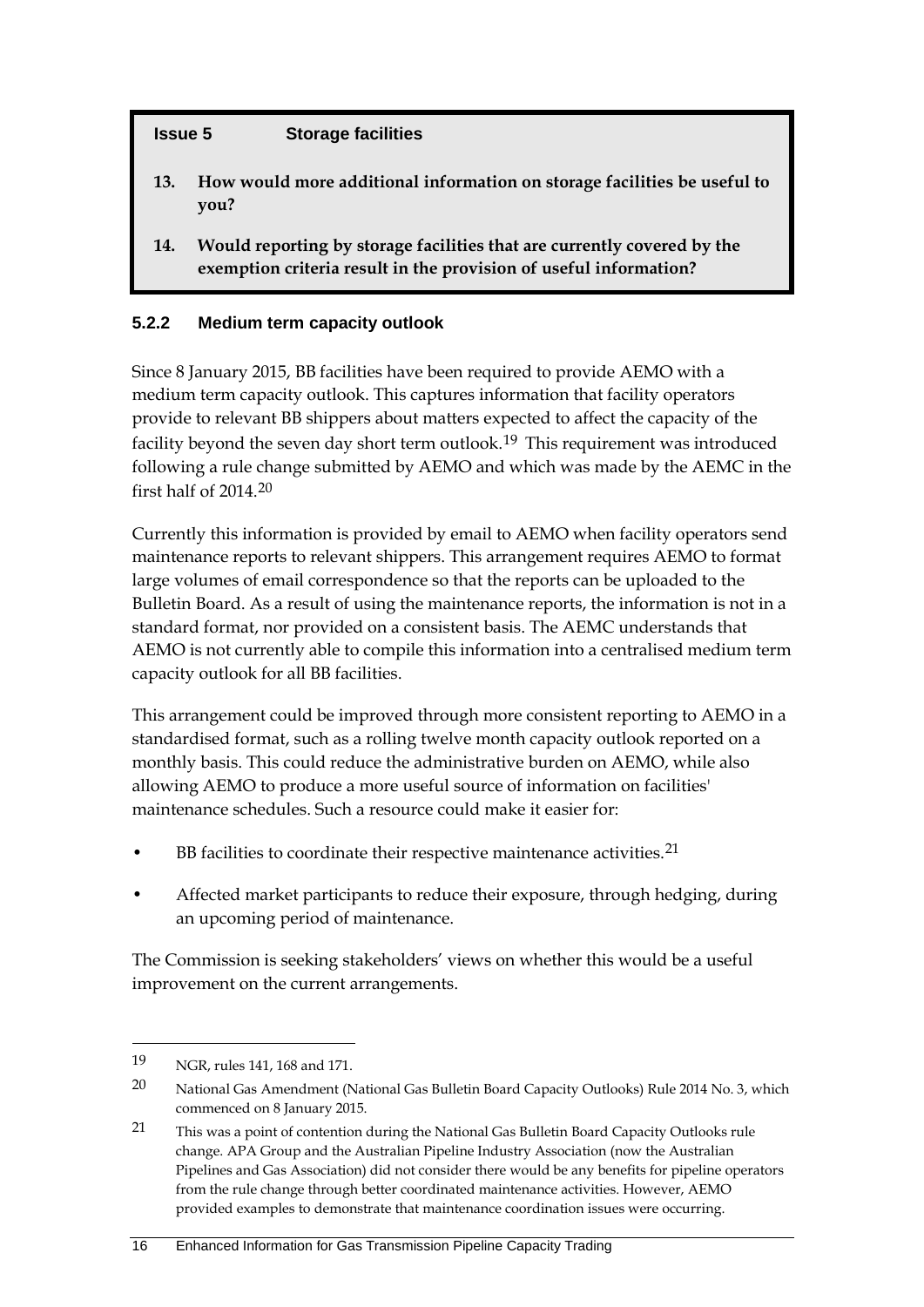#### **Issue 6 Medium term capacity outlook**

- **15. What has been your experience with providing or using the medium term capacity outlook data since the National Gas Bulletin Board Capacity Outlooks rule came into effect in January 2015?**
- **16. Would a centralised medium term capacity outlook for all BB facilities be useful to you?**

#### **5.2.3 Linepack**

-

Pipeline operators maintain pipeline pressure to be within certain thresholds necessary for system integrity. The pressure in any particular section of a pipeline is proportional to the amount of gas in the pipeline, as well as other factors.[22](#page-19-0) Linepack measures the amount of gas contained in a pipeline, thereby indicating the pipeline's ability to tolerate further gas injections ("packing") and withdrawals ("unpacking").

Pipeline operators can use linepack to store gas in the pipeline or inject gas into other parts of the network or connected facilities. Through this process, pipeline operators can manage short term demand and supply fluctuations, and potentially provide a storage service to market participants (eg "park and loan").

Information on linepack is currently provided to AEMO by pipeline operators via a three day linepack capacity adequacy outlook, which is expressed as either a green, amber or red flag for each BB pipeline. These broad categories respectively indicate business as usual, the likely shedding of interruptible load and the likely shedding of firm load. Pipeline operators must also provide a reason for changes in the colour of the flag.

It has been argued that the publication of more information on linepack may be helpful in situations where the system is under stress.<sup>[23](#page-19-1)</sup> By providing a more complete picture of short term system adequacy, participants could direct gas to where it is most valued or prepare for a demand side response.

This scenario has been challenged by APA Group, which is of the view that it's unlikely that linepack data would give the market information that could be meaningfully used by market participants.[24](#page-19-2) Nonetheless, other stakeholders submit that data on linepack could better inform participant decision making<sup>[25](#page-19-3)</sup> and facilitate opportunistic trades.[26](#page-19-4)

<span id="page-19-0"></span><sup>22</sup> Such as the size of the pipeline, temperature and gas composition.

<span id="page-19-1"></span><sup>23</sup> AEMO, 2012, *Gas Market Information – Gas Bulletin Board Final Report*, 30 March 2012, pp27-28.

<span id="page-19-2"></span><sup>24</sup> APA Group, East Coast Review Stage 1 Draft Report submission.

<span id="page-19-3"></span><sup>25</sup> Alinta Energy, East Coast Review Discussion paper submission.

<span id="page-19-4"></span><sup>26</sup> GDF Suez Australian Energy, East Coast Review Discussion paper submission.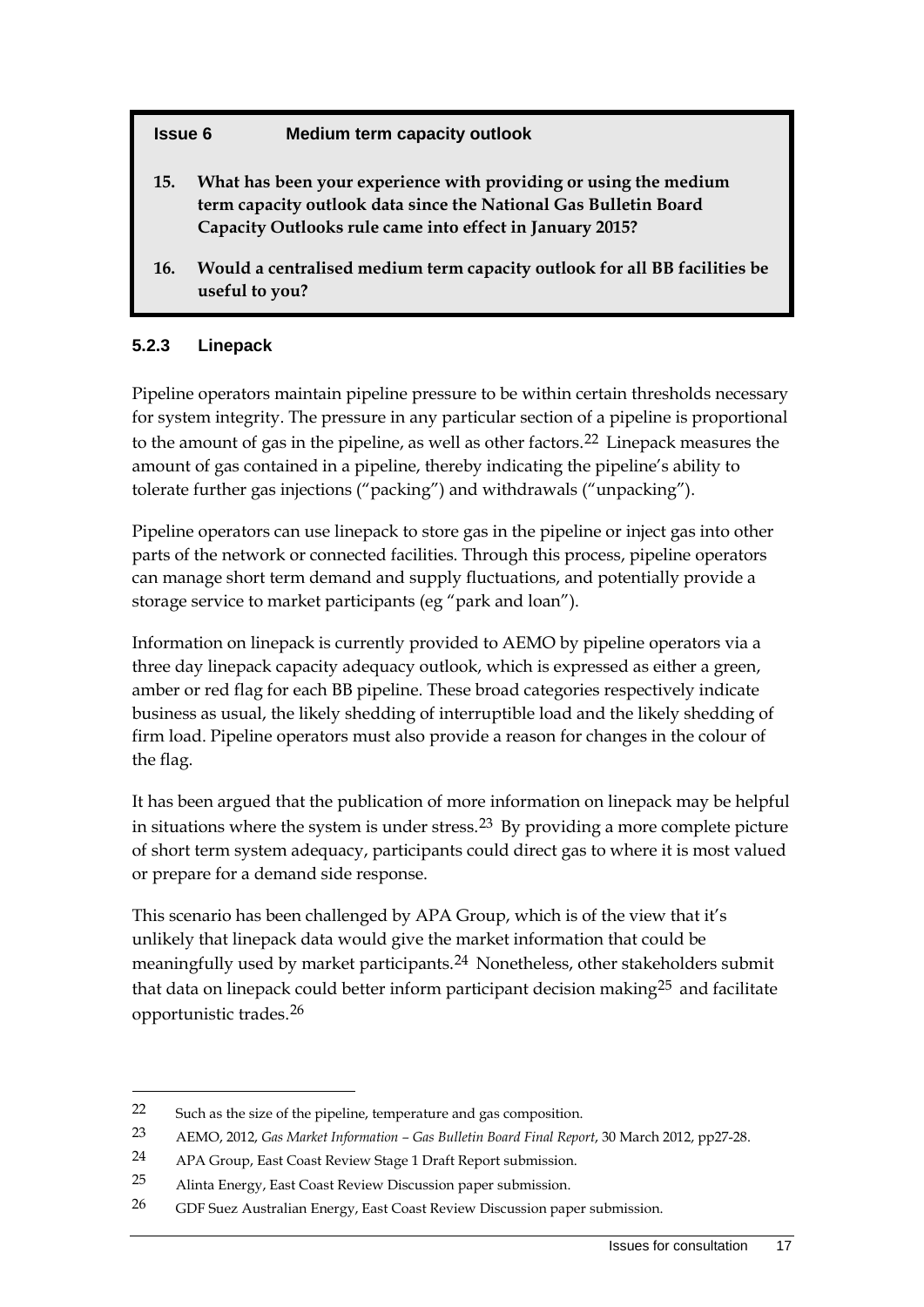The Commission is seeking stakeholders' views on whether there is a case for mandating additional linepack information. This could be in the form of more granular flag-based indicators or numerical reporting. Numerical reporting, in tera-joules, could include beginning of day (or end of day) linepack, intra-day linepack and forecast beginning of day (or end of day) linepack for the following two days.

### **Issue 7 Linepack**

- **17. Would more information on linepack be useful for market participants and lead to more efficient decisions and response to events?**
- **18. Are there alternative ways in which market participants can access information on short term opportunities? Can changes in linepack be understood through the analysis of other information already existing or proposed in the rule change request?**

#### **5.2.4 Supply nominations for production facilities**

Production facilities are currently required to report on nameplate rating information, a seven day capacity outlook (reported daily), medium term capacity outlook and actual production data for each gas day (reported on a day after basis). $27$ 

The AEMC considers that there may be merit in production facilities also reporting on supply nominations for the current gas day and forecast production for subsequent gas days. Such information could assist market participants in understanding short term supply and demand dynamics, and contribute to more efficient short term trading decisions.

This reporting requirement could be implemented in a similar way to how pipeline operators are currently required to provide nominated and forecast delivery information under NGR rule 173.

#### **Issue 8 Supply nominations**

**19. Is there value in this information being published? To what extent are supply nominations complementary to information currently available on the Bulletin Board?**

#### <span id="page-20-0"></span>**5.3 Alternative solutions to the problem**

Additional gas market information could be made available to AEMO and other market participants through three alternative methods:

• AEMO's existing information-gathering powers;

<span id="page-20-1"></span><sup>27</sup> NGR, rules 164-166.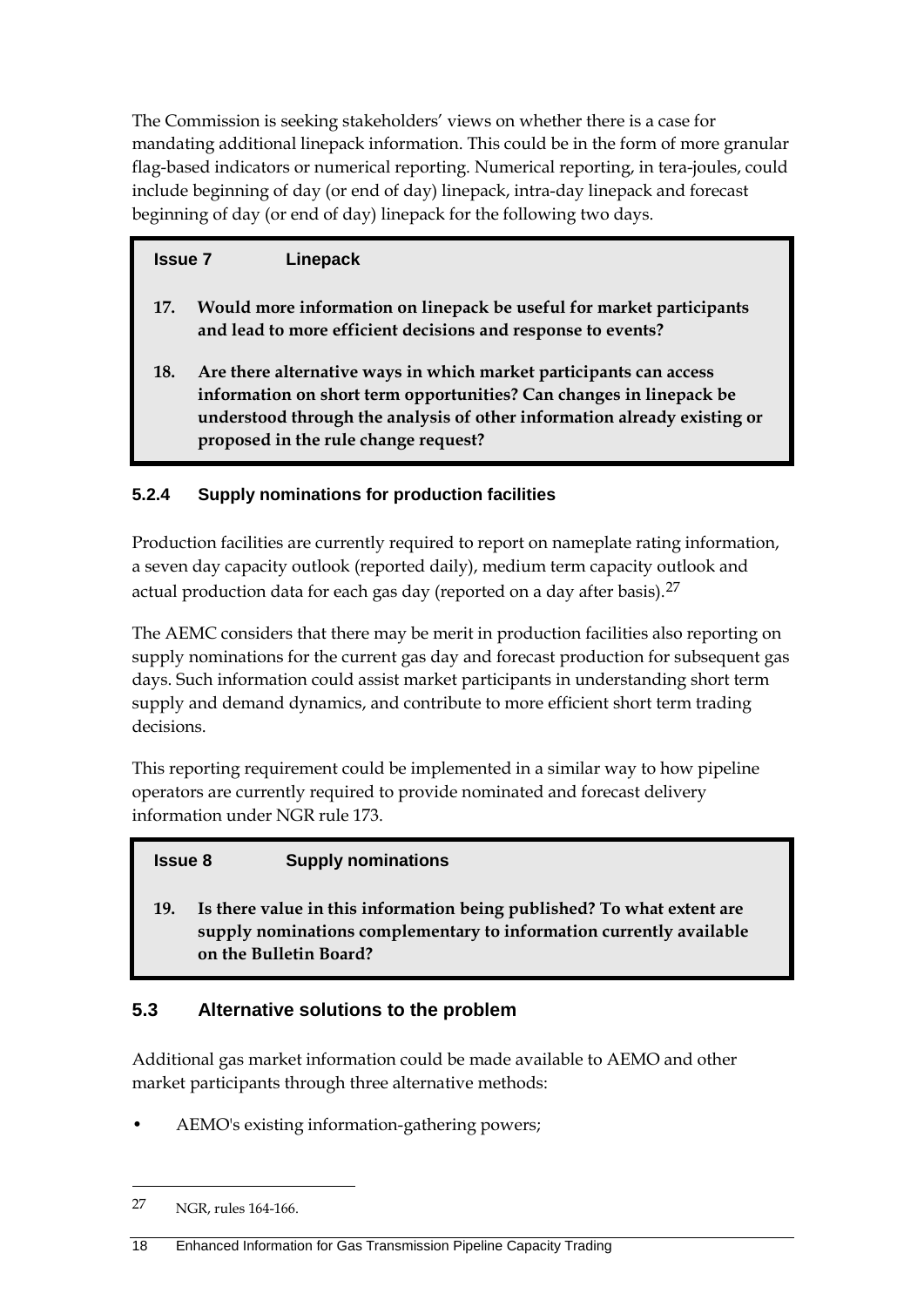- industry-led initiatives, such as trading platforms for secondary capacity; and
- the voluntary provision of data to AEMO.

These alternative solutions are explained below and compared with the solution proposed in the rule change request.

#### **5.3.1 Existing information-gathering powers**

Under Chapter 2 of the NGL, AEMO may make a general market information order requiring information from persons of a class specified in the order if is it necessary for the exercise of a relevant function (s. 91F). AEMO's relevant functions include the preparation, review, revision or publication of the gas statement of opportunities.

The rule change request notes that the provision of gas pipeline flow and detailed facility data would better inform the gas statement of opportunities.[28](#page-21-0) This being the case, it may be more appropriate for this information to be collected via a general market information order than increased Bulletin Board reporting requirements for facility operators. However, this information is not explicitly referenced in the content of the gas statement of opportunities set out in the NGR.[29](#page-21-1)

#### **5.3.2 Industry-led initiatives**

APA Group and Jemena have developed their own online capacity trading platforms for some of each company's respective pipelines.<sup>[30](#page-21-2)</sup> The platforms advertise sought and available capacity, thereby potentially assisting buyers and sellers to connect and make a trade. The prices and terms of the trade are negotiated offline.

The pipelines currently featured on these platforms are the Queensland Gas Pipeline (owned by Jemena), the South West Queensland Pipeline, the Roma to Brisbane Pipeline, Carpentaria Gas Pipeline, Moomba to Sydney Pipeline and the South East Australia Gas Pipeline (all owned by APA Group). More pipelines may be added to these platforms in the future. It is understood that only a handful of trades have occurred to date on APA Group's platform and none of Jemena's shippers or third parties have used its capacity trading service.<sup>[31](#page-21-3)</sup>

These platforms provide data on contracted and uncontracted capacities, pipeline utilisation, volume traded, and bids and offers. The main benefit identified in the rule change request for platform operators to provide this data to AEMO is that AEMO could present the data in a time-series format. It is possible that the platform operators could create and publish such a time-series. However, even if this was to occur, the

<span id="page-21-0"></span><sup>28</sup> Rule change request, p3.

<span id="page-21-1"></span><sup>29</sup> NGR, rule 135KB.

<span id="page-21-2"></span><sup>30</sup> These are accessible at http://capacitytrading.apa.com.au/ and http://jemena.com.au/industry/pipelines/capacity-trading. Collectively, APA and Jemena's assets make up 90% of transmission pipeline capacity in the east coast gas market.

<span id="page-21-3"></span><sup>31</sup> Jemena, East Coast Review Discussion paper submission, p5.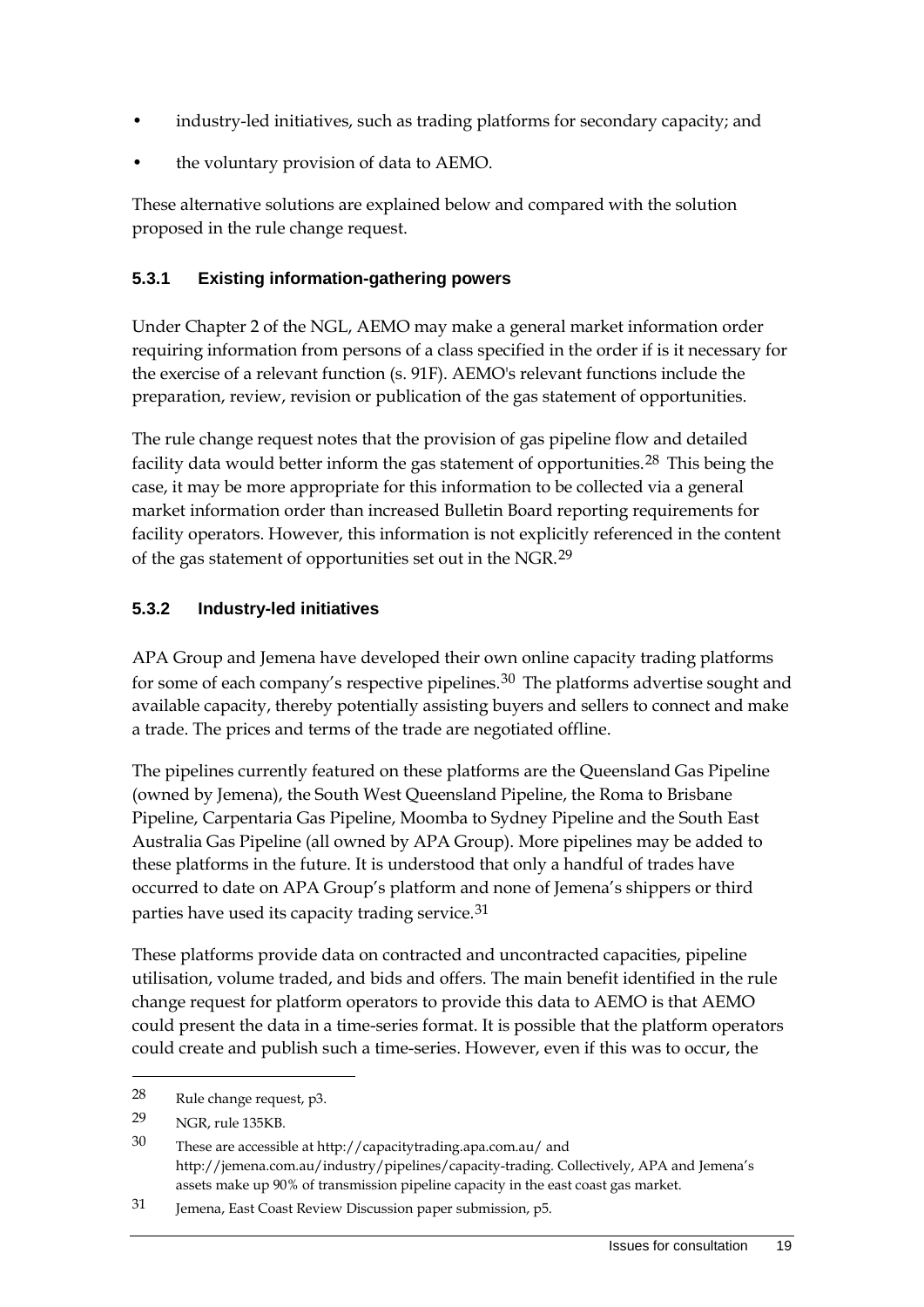information would still be divided across multiple websites rather than being in a centralised location like the Bulletin Board.

### **5.3.3 Voluntary provision of information**

As noted in the rule change request, some of the information in the proposed rule is already being provided to AEMO to varying degrees by some market participants. For example, pipeline operators voluntarily provide AEMO with disaggregated receipt and delivery data on an informal annual basis.[32](#page-22-1)

While this is a helpful contribution, a regime of voluntary provision would be seemingly unlikely to address the issues raised in the rule change request. Without a formal obligation it is unlikely that all necessary market participants would provide the information, nor would it be provided in a standardised format. For this reason, a regime of voluntary provision would most likely result in a continuation of the status quo.

#### **Issue 9 Alternative solutions**

- **20. Do you consider any of these alternative options to be more preferable than additions to Bulletin Board reporting obligations? If so, for which categories of information would these alternatives be more appropriate?**
- **21. Should the Commission consider any other ways in which participants can disclose the proposed information to interested stakeholders?**

### <span id="page-22-0"></span>**5.4 Transitional arrangements**

If new reporting obligations are created as a result of this rule change process, it will be necessary for AEMO to undertake changes to the Bulletin Board Procedures, and for AEMO and market participants to upgrade their systems to accommodate the new reporting requirements. Transitional arrangements would specify how soon the new obligations will apply and whether they will be introduced incrementally.

The rule change request states that much of the proposed additional information is already known or collected by relevant market participants. Specifically it states that:

- Uncontracted capacity and detailed facility data would already be known by facility operators and is unlikely to change on a regular basis.
- Data from secondary capacity trading platforms and flow data by receipt and delivery points is already collected by the relevant market participants for operational purposes.

<span id="page-22-1"></span><sup>32</sup> Rule change request, p18.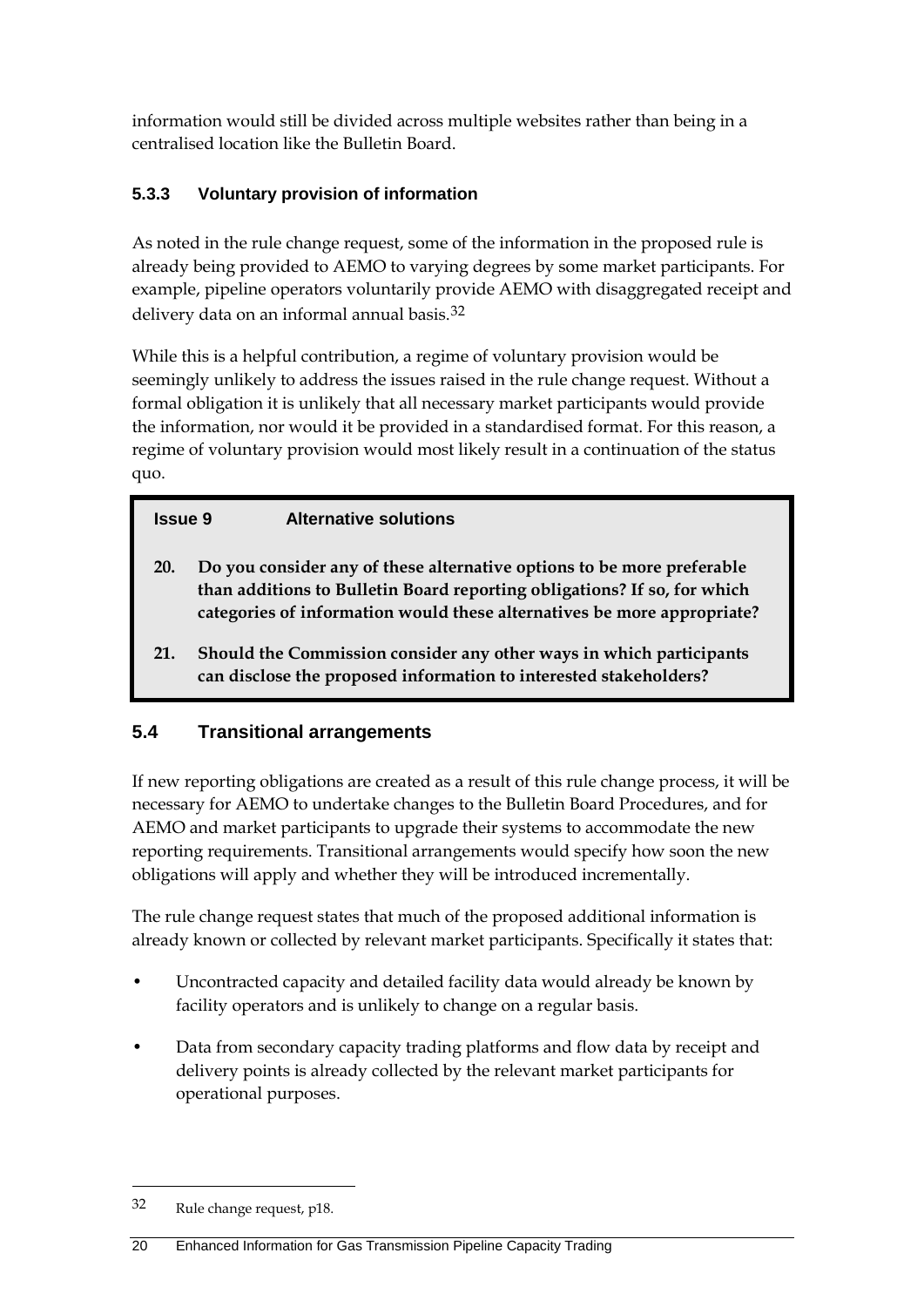The categories of information discussed in section [5.2](#page-15-0) would potentially require more significant action on the part of the reporting entities. Stakeholders are invited to propose suitable transition arrangements for these categories of information:

- Storage facilities dynamic reporting and coverage of storage facilities that are currently exempt by being used solely as part of a production facility.
- Medium term capacity outlook more frequent and standardised reporting.
- Linepack more detailed reporting, either in terms of increased granularity in the flag system or numerical reporting.
- Supply nominations for production facilities daily nominations and forecast production.

More fundamental additions to the Bulletin Board reporting regime potentially require more structured transitional arrangements. For example, the following transitional arrangements have been in place for the first two years of the operation of the Western Australian Bulletin Board:[33](#page-23-0)

- Reporting on the short term capacity outlook and nominated and forecast pipeline flows will initially be for three days (including the current and subsequent two gas days) for the first two years, increasing to seven days from 31 July 2015.
- Reporting on the medium term capacity outlook can for the first two years be in the form of information that pipeline operators provided to customers and other stakeholders prior to the commencement of the Bulletin Board. After this time outlooks must be provided monthly for the next twelve months.

#### **Issue 10 Transitional arrangements**

- **22. How much time is reasonable for participants to transition to providing: uncontracted capacity information, shippers' contact details, data from secondary capacity trading platforms and additional gas flow data?**
- **23. What transitional arrangements would be appropriate for the provision of the information categories discussed in section [5.2?](#page-15-0)**

<span id="page-23-0"></span><sup>33</sup> Independent Market Operator, 2013, *GBB and GSOO Design Summary*, June 2013.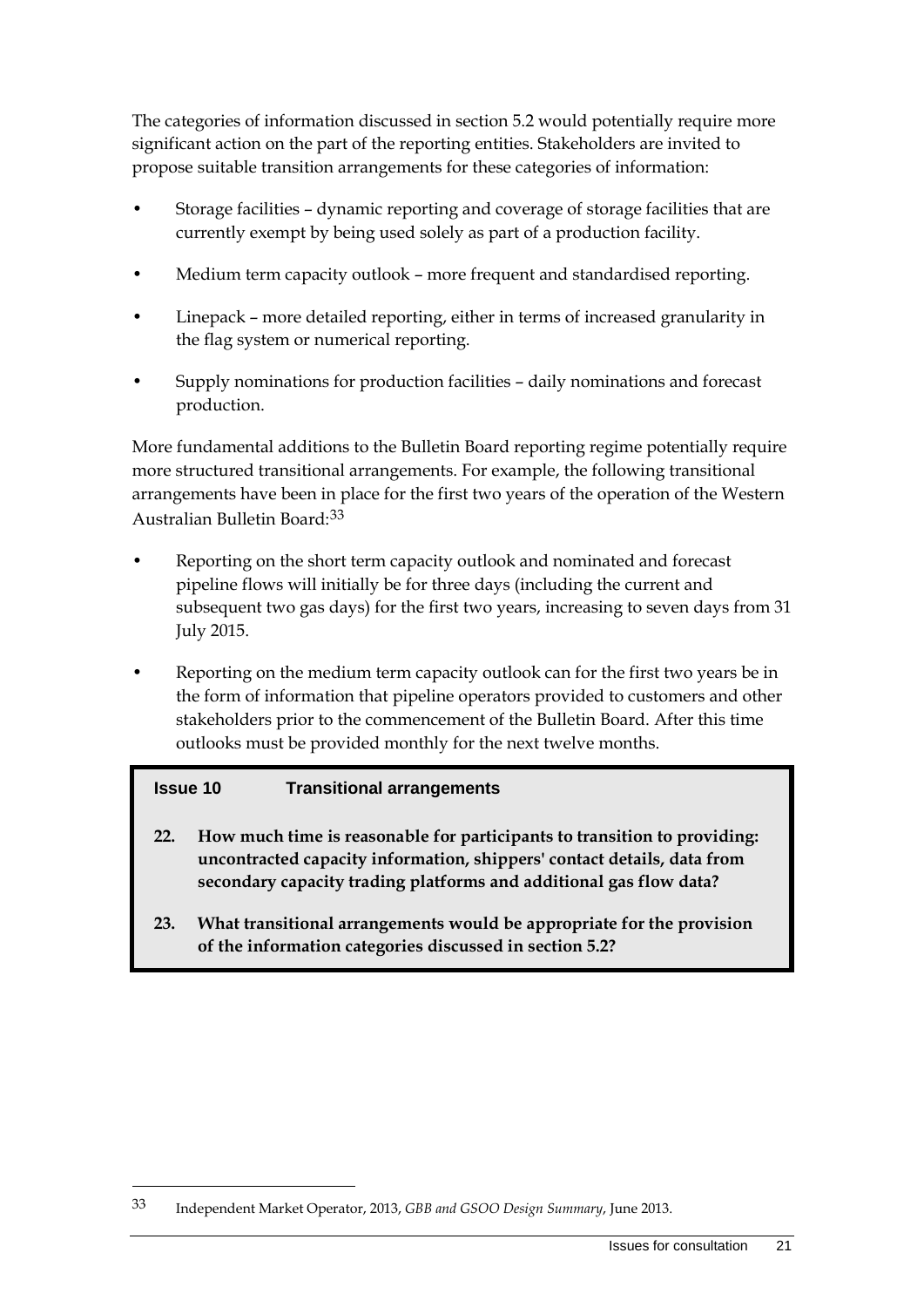### <span id="page-24-0"></span>**6 Lodging a submission**

The Commission invites written submission on this rule change proposal by 13 August 2015. Submissions are to be lodged online via the Commission's website, www.aemc.gov.au, or by mail to:

Australian Energy Market Commission PO Box A2449 Sydney South NSW 1235

Alternatively, submissions may be sent by fax to (02) 8296 7899.

Where practicable, submissions should be prepared in accordance with the Commission's guidelines for making written submissions on rule change requests.<sup>[34](#page-24-1)</sup> The Commission publishes all submissions on its website subject to a claim of confidentiality.

All enquiries on this project should be addressed to Ben Noone on (02) 8296 7800.

<span id="page-24-1"></span><sup>34</sup> This guideline is available on the Commission's website.